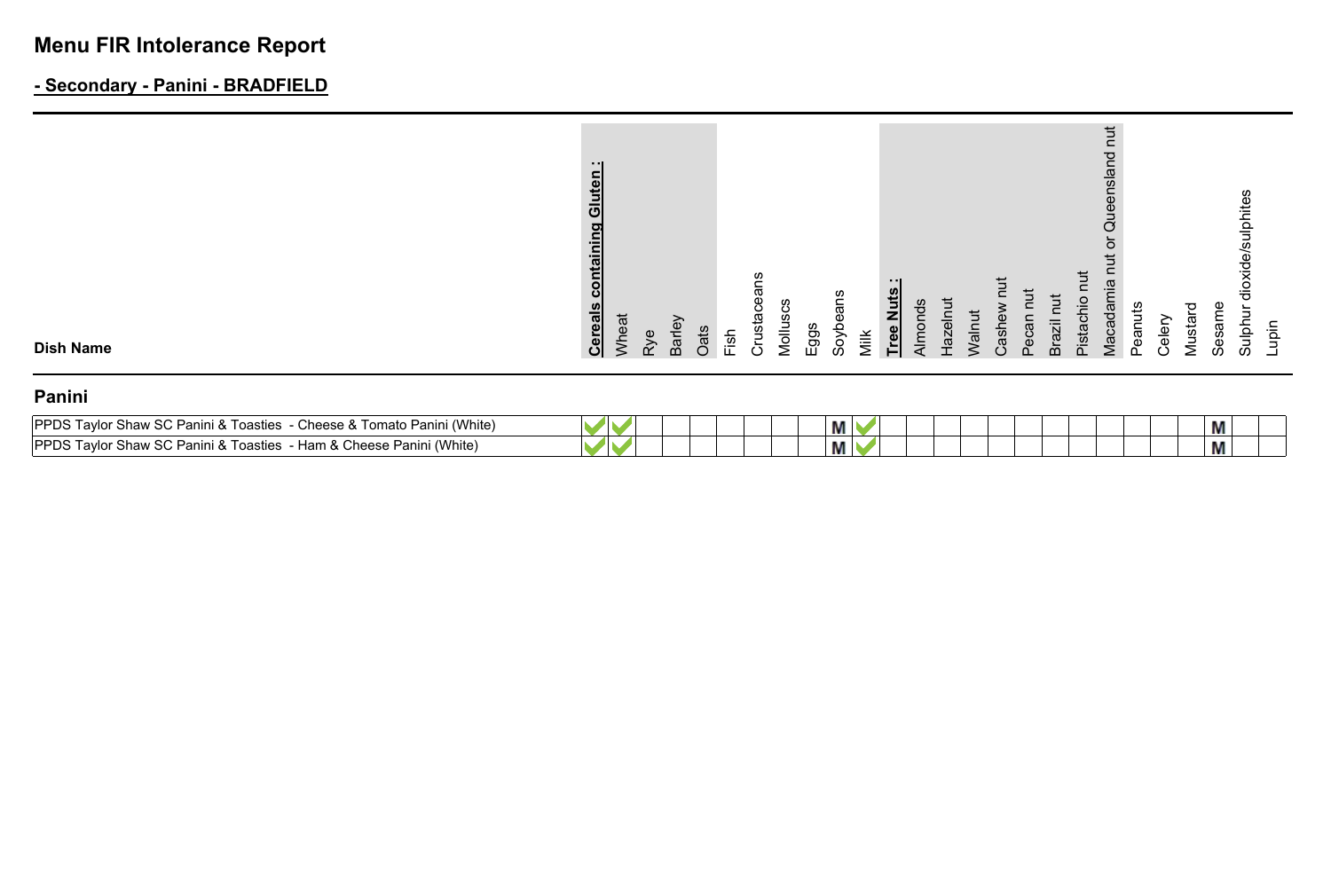|                  | - 11<br>Gluten<br>containing<br><b>Cereals</b> | heat |           |        |      |               | ans<br>Φ<br>usta | ဖ<br>ပ  |      | Soybeans |      | - 11<br><u>et</u><br>z | Almond: | <b>lazelnut</b> | <b>Nalnut</b> |      | ωğ     | 큰      | <b>Tur</b><br>pistachio | ₩<br><b>Macadamia</b> | Peanuts |                      | ▿      | Φ     | ulphites<br>မိ |      |
|------------------|------------------------------------------------|------|-----------|--------|------|---------------|------------------|---------|------|----------|------|------------------------|---------|-----------------|---------------|------|--------|--------|-------------------------|-----------------------|---------|----------------------|--------|-------|----------------|------|
| <b>Dish Name</b> |                                                |      | $\lambda$ | Barley | Oats | $\frac{1}{2}$ | ∽                | Viollus | Eggs |          | Viik | <u>Free</u>            |         |                 |               | Cash | Φ<br>n | Brazil |                         |                       |         | $\frac{1}{\epsilon}$ | Mustai | Sesan | Sulph          | upin |

# **Rolls/Baps/Wraps**

| PPDS Taylor Shaw SC Hot Wraps All - HOT Vegetable & Mixed Bean Wrap/Burritos |  |  |  |   |  |
|------------------------------------------------------------------------------|--|--|--|---|--|
| PPDS Taylor Shaw SC Rolls - Barbecue Chicken Roll (White)                    |  |  |  | M |  |
| PPDS Taylor Shaw SC Rolls - Beef & Onion Roll (White)                        |  |  |  | M |  |
| PPDS Taylor Shaw SC Rolls - Beef Roll (White)                                |  |  |  | M |  |
| PPDS Taylor Shaw SC Rolls - Beef Salad Roll (White)                          |  |  |  | M |  |
| PPDS Taylor Shaw SC Rolls - Cheese & Onion Roll (White)                      |  |  |  | M |  |
| PPDS Taylor Shaw SC Rolls - Cheese & Tomato Roll (White)                     |  |  |  | M |  |
| PPDS Taylor Shaw SC Rolls - Cheese Roll (White)                              |  |  |  | M |  |
| PPDS Taylor Shaw SC Rolls - Cheese Salad Roll (White)                        |  |  |  | M |  |
| PPDS Taylor Shaw SC Rolls - Chicken & Bacon Roll (White)                     |  |  |  | M |  |
| PPDS Taylor Shaw SC Rolls - Chicken & Stuffing Roll (White)                  |  |  |  | M |  |
| PPDS Taylor Shaw SC Rolls - Chicken Mayonnaise Roll (White)                  |  |  |  | Μ |  |
| PPDS Taylor Shaw SC Rolls - Chicken Salad Roll (White)                       |  |  |  | M |  |
| PPDS Taylor Shaw SC Rolls - Chicken Tikka Roll (White)                       |  |  |  | M |  |
| PPDS Taylor Shaw SC Rolls - Egg & Bacon Roll (White)                         |  |  |  | M |  |
| PPDS Taylor Shaw SC Rolls - Egg Mayonnaise Roll (White)                      |  |  |  | M |  |
| PPDS Taylor Shaw SC Rolls - Ham & Tomato Roll (White)                        |  |  |  | M |  |
| PPDS Taylor Shaw SC Rolls - Ham Roll (White)                                 |  |  |  | M |  |
| PPDS Taylor Shaw SC Rolls - Ham Salad Roll (White)                           |  |  |  | M |  |
| PPDS Taylor Shaw SC Rolls - Tuna & Cucumber Roll (White)                     |  |  |  | M |  |
| PPDS Taylor Shaw SC Rolls - Tuna & Sweetcorn Roll (White)                    |  |  |  | Μ |  |
| PPDS Taylor Shaw SC Rolls - Tuna Mayonnaise Roll (White)                     |  |  |  | Μ |  |
| PPDS Taylor Shaw SC Rolls - Tuna Salad Roll (White)                          |  |  |  | M |  |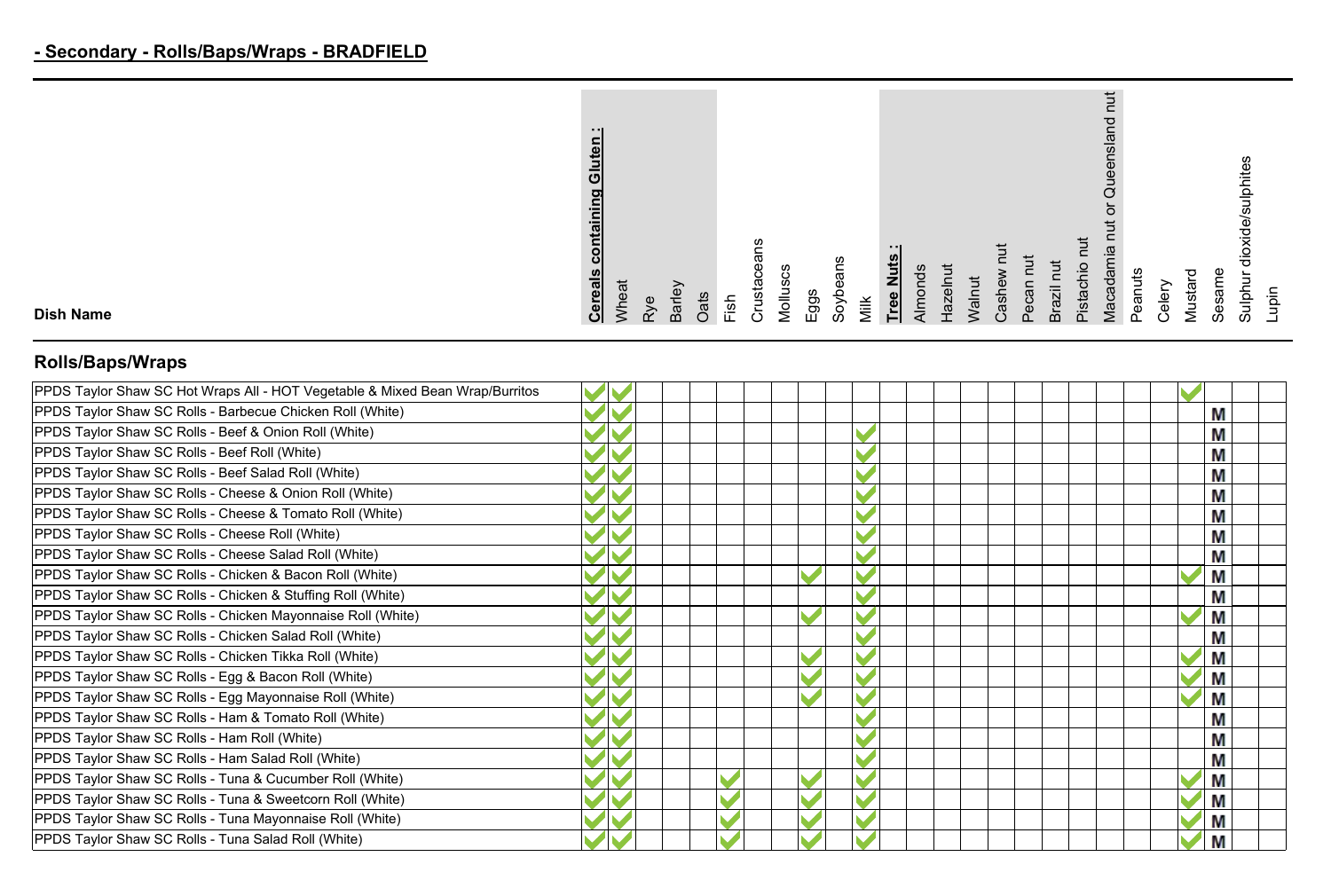| ō<br>nin<br><b>Cereals</b>                                  |
|-------------------------------------------------------------|
| Wheat                                                       |
| Rye                                                         |
| Barley                                                      |
| Oats                                                        |
| Fish                                                        |
| Crustaceans                                                 |
| Molluscs                                                    |
| Eggs                                                        |
| Soybeans                                                    |
| Milk                                                        |
| $\cdots$<br>Tree Nuts                                       |
| Almonds                                                     |
| <b>Hazelnut</b>                                             |
| Walnut                                                      |
| nut<br>Cashew                                               |
| Pecan nut                                                   |
| Brazil nut                                                  |
| j<br>Pistachio                                              |
| Queensland<br>$\overleftarrow{\mathrm{o}}$<br>Macadamia nut |
| Peanuts                                                     |
| Celery                                                      |
| Mustard                                                     |
| Sesame                                                      |
| dioxide/sulphites<br>Sulphur                                |
| Lupin                                                       |
|                                                             |

 $\overline{ }$ 

 $\overline{ }$ 

| PPDS Taylor Shaw SC Rolls - Turkey & Stuffir |
|----------------------------------------------|
| PPDS Taylor Shaw SC Rolls - Turkey Roll (WI  |
| PPDS Taylor Shaw SC Rolls - Turkey Salad R   |
| DDDC Taylor Chaus CO Wreps All<br>$D = -1$   |

**Dish Name**

|  |  |  |  |  |  | М |  |
|--|--|--|--|--|--|---|--|
|  |  |  |  |  |  | Μ |  |
|  |  |  |  |  |  | M |  |
|  |  |  |  |  |  |   |  |
|  |  |  |  |  |  |   |  |
|  |  |  |  |  |  |   |  |
|  |  |  |  |  |  |   |  |
|  |  |  |  |  |  |   |  |
|  |  |  |  |  |  |   |  |
|  |  |  |  |  |  |   |  |
|  |  |  |  |  |  |   |  |
|  |  |  |  |  |  |   |  |
|  |  |  |  |  |  |   |  |
|  |  |  |  |  |  |   |  |
|  |  |  |  |  |  |   |  |
|  |  |  |  |  |  |   |  |
|  |  |  |  |  |  |   |  |
|  |  |  |  |  |  |   |  |
|  |  |  |  |  |  |   |  |
|  |  |  |  |  |  |   |  |
|  |  |  |  |  |  |   |  |
|  |  |  |  |  |  | M |  |
|  |  |  |  |  |  |   |  |
|  |  |  |  |  |  |   |  |
|  |  |  |  |  |  |   |  |
|  |  |  |  |  |  |   |  |

 $\overline{\mathbf{r}}$  $\overline{ }$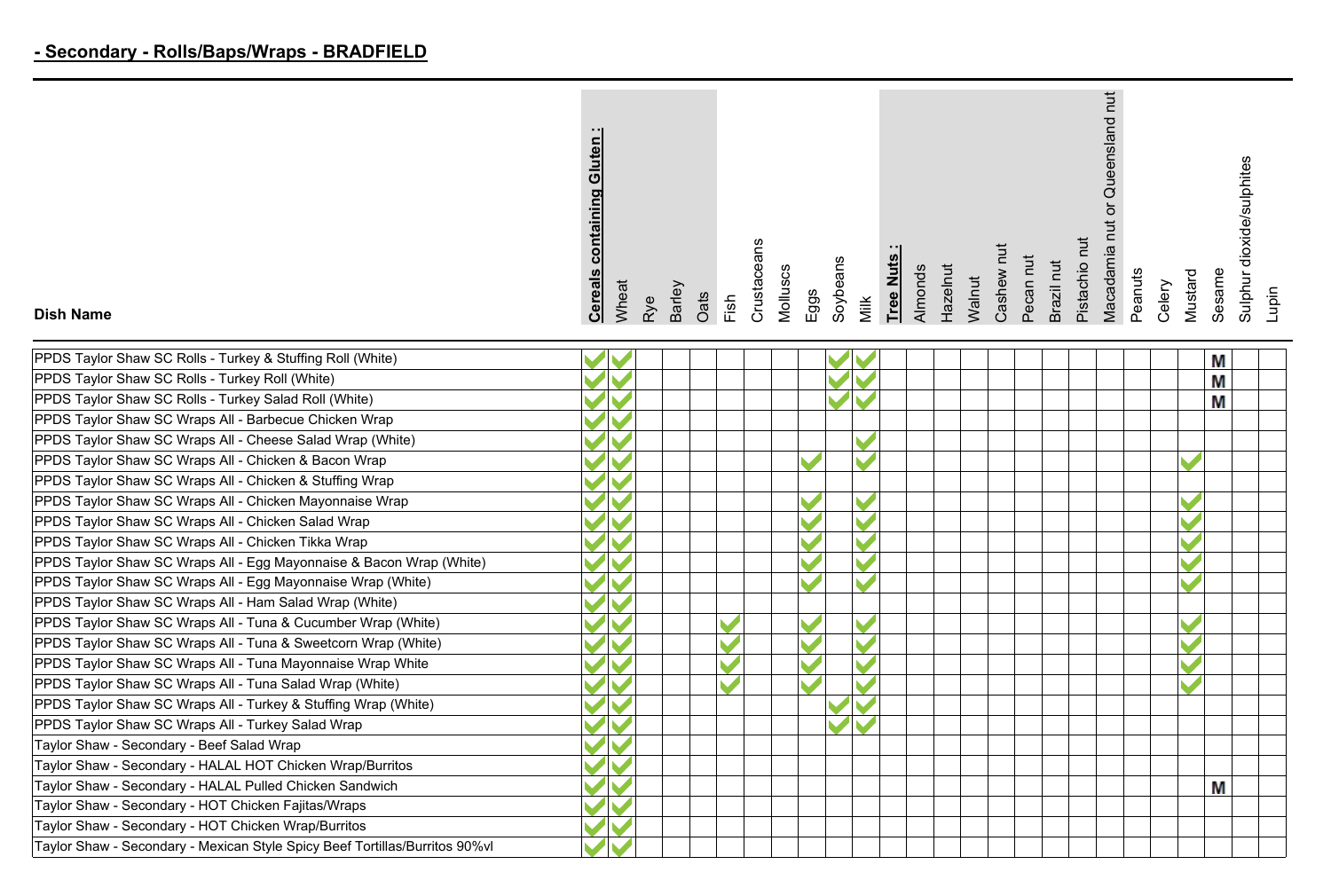### **- Secondary - Rolls/Baps/Wraps - BRADFIELD**

| <b>Dish Name</b>                                      | $\blacksquare$<br>uten<br>ᅙ<br>ng<br>nta<br><b>Cereals</b> | Wheat | Rye | Barley | Oats | Fish | ഗു<br>Crustacea | ပ္ပ<br>Mollus | Eggs | Soybeans | Milk | Tree Nuts | Almonds | Hazelnut | Walnut | Cashew | Pecan | Brazil | Pistachio | $\Xi$<br>c<br>Queensland<br>ō<br>Macadamia | Peanuts | Celery | Mustard | Sesame | ulphites<br>bixide/<br>Sulphur | Lupin |
|-------------------------------------------------------|------------------------------------------------------------|-------|-----|--------|------|------|-----------------|---------------|------|----------|------|-----------|---------|----------|--------|--------|-------|--------|-----------|--------------------------------------------|---------|--------|---------|--------|--------------------------------|-------|
| Taylor Shaw - Secondary - Pulled Chicken Sandwich Bap |                                                            |       |     |        |      |      |                 |               |      |          |      |           |         |          |        |        |       |        |           |                                            |         |        |         | Μ      |                                |       |
| Taylor Shaw - Secondary - Pulled Pork Sandwich Bap    |                                                            |       |     |        |      |      |                 |               |      |          |      |           |         |          |        |        |       |        |           |                                            |         |        |         | М      |                                |       |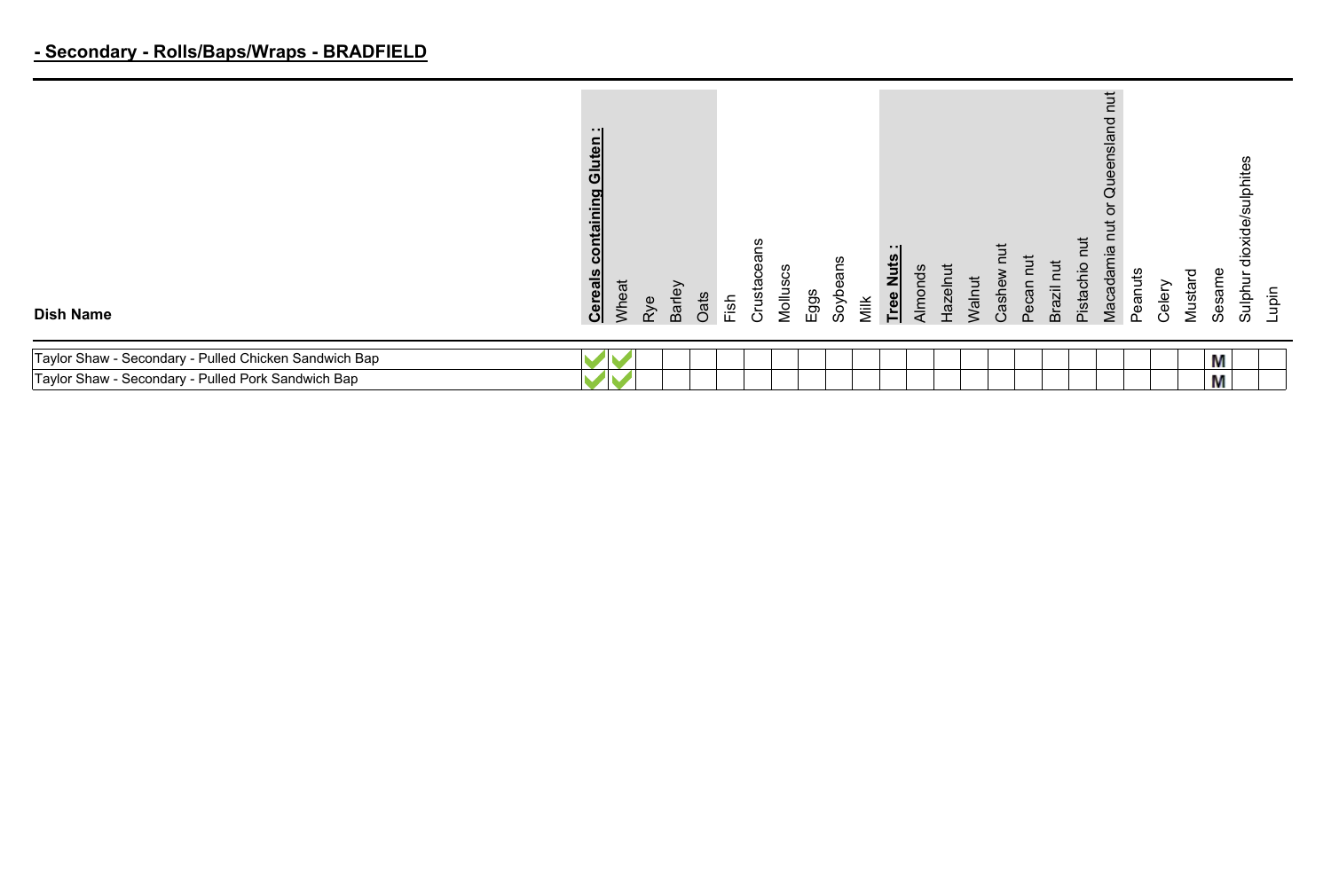| ---<br>ō<br>ining<br><b>Cereals</b> |
|-------------------------------------|
| Wheat                               |
| Rye                                 |
| Barley                              |
| Oats                                |
| Fish                                |
| Crustacear                          |
| Molluscs                            |
| Eggs                                |
| Soybeans                            |
| Milk                                |
| - - 1<br>Tree Nuts                  |
| Almonds                             |
| Hazelnut                            |
| Walnut                              |
| ち<br>Cashew                         |
| Pecan nu                            |
| Brazil nut                          |
| $\overline{a}$<br>Pistachio         |
| ensland<br>Que<br>ŏ<br>Macadamia    |
| Peanuts                             |
| Celery                              |
| Mustard                             |
| Sesame                              |
| de/sulphit<br>ਚੋਂ<br>Sulphur        |
| niqu                                |
|                                     |

#### **MONDAY**

**Dish Name**

| PPDS Taylor Shaw SC Dessert/Fruit Pots/Yoghurt - Fresh Fruit Salad |  |  |  |  |  |  |  |  |  |  |  |  |
|--------------------------------------------------------------------|--|--|--|--|--|--|--|--|--|--|--|--|
| PPDS Taylor Shaw SC Hot Boxes - Smoky BBQ Bean Enchiladas          |  |  |  |  |  |  |  |  |  |  |  |  |
| Taylor Shaw - Secondary - Baked Beans                              |  |  |  |  |  |  |  |  |  |  |  |  |
| Taylor Shaw - Secondary - Coleslaw Salad (Homemade)                |  |  |  |  |  |  |  |  |  |  |  |  |
| Taylor Shaw - Secondary - Custard                                  |  |  |  |  |  |  |  |  |  |  |  |  |
| Taylor Shaw - Secondary - Garden Peas (80gm)                       |  |  |  |  |  |  |  |  |  |  |  |  |
| Taylor Shaw - Secondary - Herb Crumbed Organic Macaroni Cheese     |  |  |  |  |  |  |  |  |  |  |  |  |
| Taylor Shaw - Secondary - Jam Sponge                               |  |  |  |  |  |  |  |  |  |  |  |  |
| Taylor Shaw - Secondary - Mixed Garden Salad 80g                   |  |  |  |  |  |  |  |  |  |  |  |  |
| Taylor Shaw - Secondary - Potato Wedges                            |  |  |  |  |  |  |  |  |  |  |  |  |

# **TUESDAY**

| PPDS Taylor Shaw SC Cakes & Bakes - Traybake Fruity Flapjack                         |   |  |  |  |  |  |  |  |  |  |  |  |
|--------------------------------------------------------------------------------------|---|--|--|--|--|--|--|--|--|--|--|--|
| PPDS Taylor Shaw SC Dessert/Fruit Pots/Yoghurt - Fresh Fruit Salad                   |   |  |  |  |  |  |  |  |  |  |  |  |
| Taylor Shaw - Secondary - Baked Beans                                                |   |  |  |  |  |  |  |  |  |  |  |  |
| Taylor Shaw - Secondary - Chicken Mughlai Korma (UND)                                | Μ |  |  |  |  |  |  |  |  |  |  |  |
| Taylor Shaw - Secondary - Cuban Mojo Marinated Chicken Thigh (UND)                   | Μ |  |  |  |  |  |  |  |  |  |  |  |
| Taylor Shaw - Secondary - Custard                                                    |   |  |  |  |  |  |  |  |  |  |  |  |
| Taylor Shaw - Secondary - Green Beans                                                |   |  |  |  |  |  |  |  |  |  |  |  |
| Taylor Shaw - Secondary - Mixed Garden Salad 80g                                     |   |  |  |  |  |  |  |  |  |  |  |  |
| Taylor Shaw - Secondary - Roasted Peppers & Sweetcorn                                |   |  |  |  |  |  |  |  |  |  |  |  |
| Taylor Shaw - Secondary - Wholegrain & White Rice 80/20                              |   |  |  |  |  |  |  |  |  |  |  |  |
| Taylor Shaw - Secondary - Zingy Vegetable Chilli Con Carne Loaded Jacket Potato (Ve) |   |  |  |  |  |  |  |  |  |  |  |  |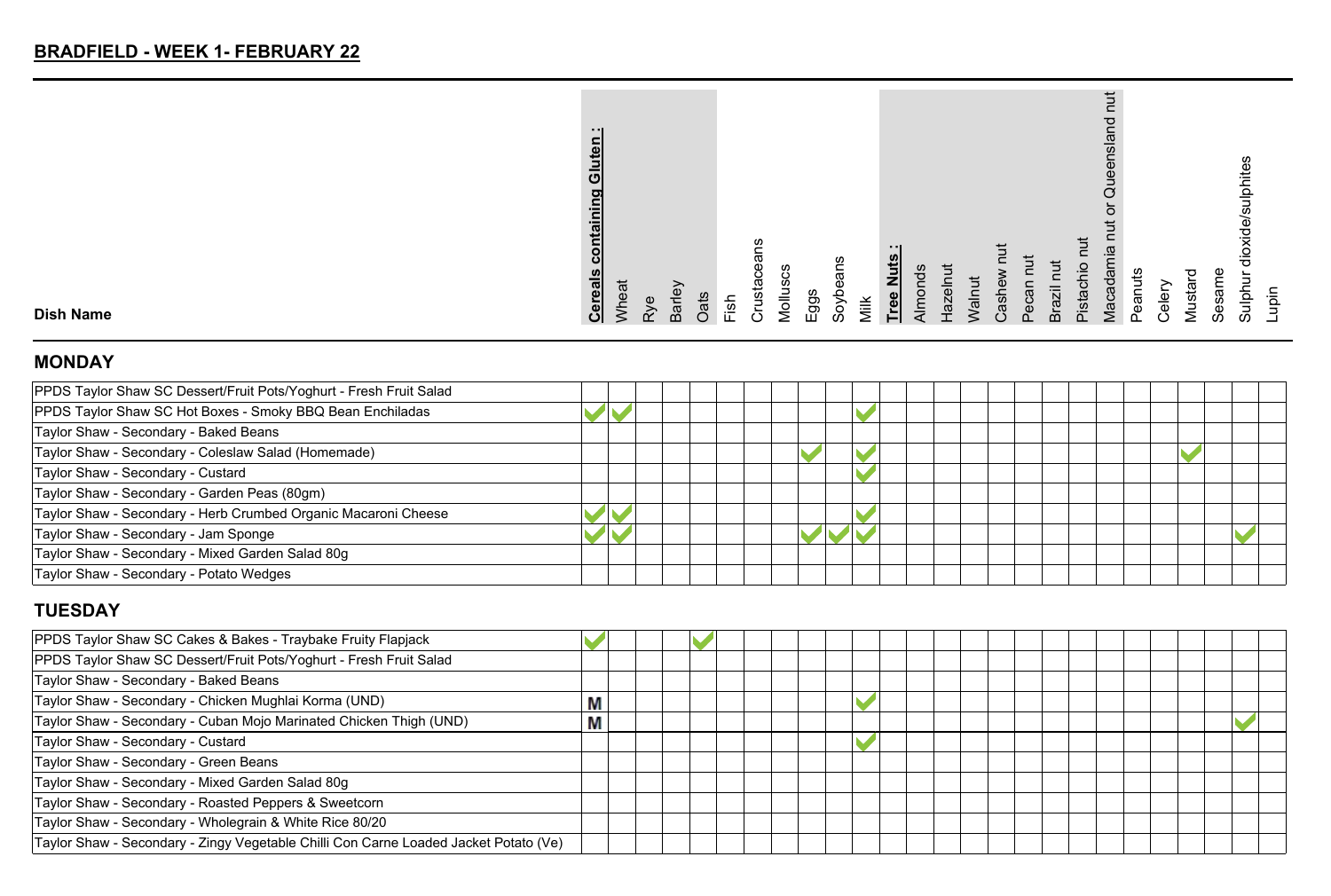#### **WEDNESDAY**

| PPDS Taylor Shaw SC Cakes & Bakes - Lemon Drizzle Buns/Fingers                      |  |  |  |  |  |  |  |  |  |  |  |  |
|-------------------------------------------------------------------------------------|--|--|--|--|--|--|--|--|--|--|--|--|
| PPDS Taylor Shaw SC Dessert/Fruit Pots/Yoghurt - Fresh Fruit Salad                  |  |  |  |  |  |  |  |  |  |  |  |  |
| PPDS Taylor Shaw SC Pot N Tasty UND - Pot N Tasty - Chinese Chicken Curry & Rice UN |  |  |  |  |  |  |  |  |  |  |  |  |
| Taylor Shaw - Secondary - Baked Beans                                               |  |  |  |  |  |  |  |  |  |  |  |  |
| Taylor Shaw - Secondary - Broccoli Frozen                                           |  |  |  |  |  |  |  |  |  |  |  |  |
| Taylor Shaw - Secondary - Cauliflower Frozen                                        |  |  |  |  |  |  |  |  |  |  |  |  |
| Taylor Shaw - Secondary - Chinese Mushroom Curry                                    |  |  |  |  |  |  |  |  |  |  |  |  |
| Taylor Shaw - Secondary - Custard                                                   |  |  |  |  |  |  |  |  |  |  |  |  |
| Taylor Shaw - Secondary - Diced Carrots Frozen                                      |  |  |  |  |  |  |  |  |  |  |  |  |
| Taylor Shaw - Secondary - Mixed Garden Salad 80g                                    |  |  |  |  |  |  |  |  |  |  |  |  |
| Taylor Shaw - Secondary - Roast Chicken with Sage & Onion Stuffing (UND)            |  |  |  |  |  |  |  |  |  |  |  |  |
| Taylor Shaw - Secondary - Roast Potatoes with Thyme                                 |  |  |  |  |  |  |  |  |  |  |  |  |
| Taylor Shaw - Secondary - Sliced Carrots                                            |  |  |  |  |  |  |  |  |  |  |  |  |
| Taylor Shaw - Secondary - Tomato & Basil Pasta                                      |  |  |  |  |  |  |  |  |  |  |  |  |
| Taylor Shaw - Secondary - Wholegrain & White Rice 80/20                             |  |  |  |  |  |  |  |  |  |  |  |  |

### **THURSDAY**

| PPDS Taylor Shaw SC Cakes & Bakes - Marble Cake/Sponge               |   |  |  |  |  |  |  |  |  |  |  |  |
|----------------------------------------------------------------------|---|--|--|--|--|--|--|--|--|--|--|--|
| PPDS Taylor Shaw SC Dessert/Fruit Pots/Yoghurt - Fresh Fruit Salad   |   |  |  |  |  |  |  |  |  |  |  |  |
| Taylor Shaw - Secondary - Baked Beans                                |   |  |  |  |  |  |  |  |  |  |  |  |
| Taylor Shaw - Secondary - Chicken & Vegetable Taco Red lentils (UND) | М |  |  |  |  |  |  |  |  |  |  |  |
| Taylor Shaw - Secondary - Creamy Fish Pie with Cheddar Mash          |   |  |  |  |  |  |  |  |  |  |  |  |
| Taylor Shaw - Secondary - Custard                                    |   |  |  |  |  |  |  |  |  |  |  |  |
| Taylor Shaw - Secondary - Holy Cow Vegetable Mughlai Korma           |   |  |  |  |  |  |  |  |  |  |  |  |
| Taylor Shaw - Secondary - Mixed Garden Salad 80g                     |   |  |  |  |  |  |  |  |  |  |  |  |
| Taylor Shaw - Secondary - Mixed Vegetables (80g Serving)             |   |  |  |  |  |  |  |  |  |  |  |  |
| Taylor Shaw - Secondary - Naan Bread Accompaniment                   |   |  |  |  |  |  |  |  |  |  |  |  |
| Taylor Shaw - Secondary - Wholegrain & White Rice 80/20              |   |  |  |  |  |  |  |  |  |  |  |  |
| Taylor Shaw - Secondary School - Minted Peas                         |   |  |  |  |  |  |  |  |  |  |  |  |

#### **FRIDAY**

| PPDS Taylor Shaw SC Dessert/Fruit Pots/Yoghurt - Fresh Fruit Salad |  |  |  |  |  |  |  |  |  |  |   |  |
|--------------------------------------------------------------------|--|--|--|--|--|--|--|--|--|--|---|--|
| Taylor Shaw - Secondary - Baked Beans                              |  |  |  |  |  |  |  |  |  |  |   |  |
| Taylor Shaw - Secondary - Chips Frozen                             |  |  |  |  |  |  |  |  |  |  |   |  |
| Taylor Shaw - Secondary - Chocolate Muffin                         |  |  |  |  |  |  |  |  |  |  |   |  |
| Taylor Shaw - Secondary - Custard                                  |  |  |  |  |  |  |  |  |  |  |   |  |
| Taylor Shaw - Secondary - Fish Finger Bap                          |  |  |  |  |  |  |  |  |  |  | Μ |  |
| Taylor Shaw - Secondary - Garden Peas (80gm)                       |  |  |  |  |  |  |  |  |  |  |   |  |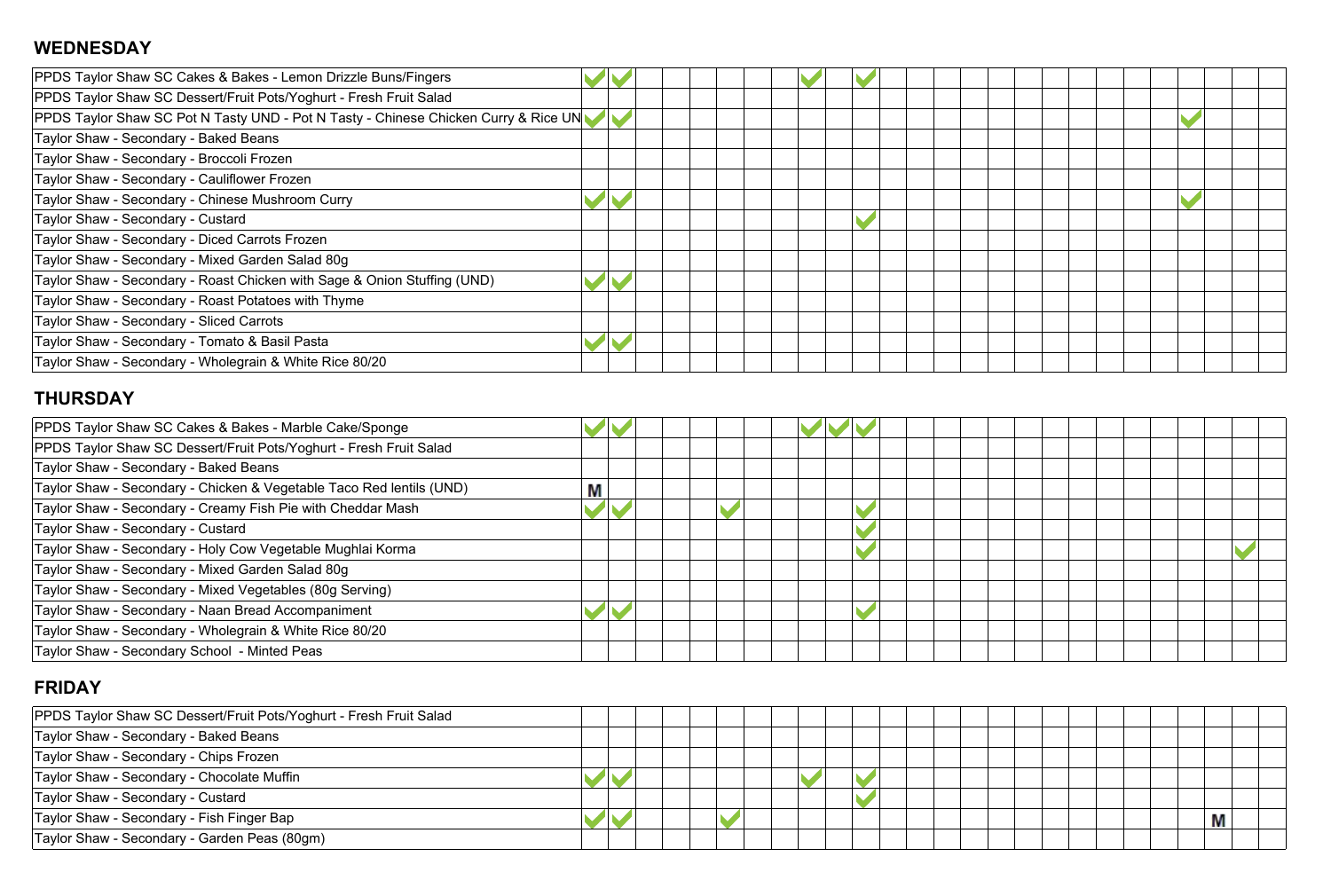|                  | $\cdot$ .<br>Gluten<br>containing<br><b>Cereals</b> | Wheat | Φ | Barley |             |               | ഇ<br>ω<br>rustacea |        |      | Soybeans |      | Tree Nuts |      | lazelr | Valnut | Cashe |       | iize | ءِ.<br>Pistacl | ᅙ<br>nslar<br>g<br>з<br>≌<br>Macadam | Peanuts | Celery | P<br>효 | Sesame | ulphite     | upin |
|------------------|-----------------------------------------------------|-------|---|--------|-------------|---------------|--------------------|--------|------|----------|------|-----------|------|--------|--------|-------|-------|------|----------------|--------------------------------------|---------|--------|--------|--------|-------------|------|
| <b>Dish Name</b> |                                                     |       | ⋧ |        | <b>Cats</b> | $\frac{1}{2}$ | ò                  | violus | Eggs |          | Milk |           | Nmor |        |        |       | Pecar | ൹    |                |                                      |         |        | Musi   |        | aln<br>Sulp |      |

| Taylor Shaw - Secondary - Garlic Aioli                                                   |  |  |  |  |  |  |  |  |  |  |  |
|------------------------------------------------------------------------------------------|--|--|--|--|--|--|--|--|--|--|--|
| Taylor Shaw - Secondary - Loaded Veggie Meatball Sub with Arrabiata Sauce & Tortilla Cru |  |  |  |  |  |  |  |  |  |  |  |
| Taylor Shaw - Secondary - Mixed Garden Salad 80g                                         |  |  |  |  |  |  |  |  |  |  |  |
| Taylor Shaw - Secondary - Mushy Peas                                                     |  |  |  |  |  |  |  |  |  |  |  |
| Taylor Shaw - Secondary - Spicy/Herby Diced Potatoes                                     |  |  |  |  |  |  |  |  |  |  |  |

#### **Jacket Potatoes**

| - Jacket Potatoes with Beans & Cheese (40's)<br><sup>1</sup> Taylor Shaw -<br>Secondary |  |  |  |  |  |  |  |
|-----------------------------------------------------------------------------------------|--|--|--|--|--|--|--|
| - Jacket Potatoes with Beans (40's)<br>'Tavlor Shaw<br>Secondary                        |  |  |  |  |  |  |  |
| - Jacket Potatoes with Cheese (40's)<br><b>Taylor Shaw - Secondary -</b>                |  |  |  |  |  |  |  |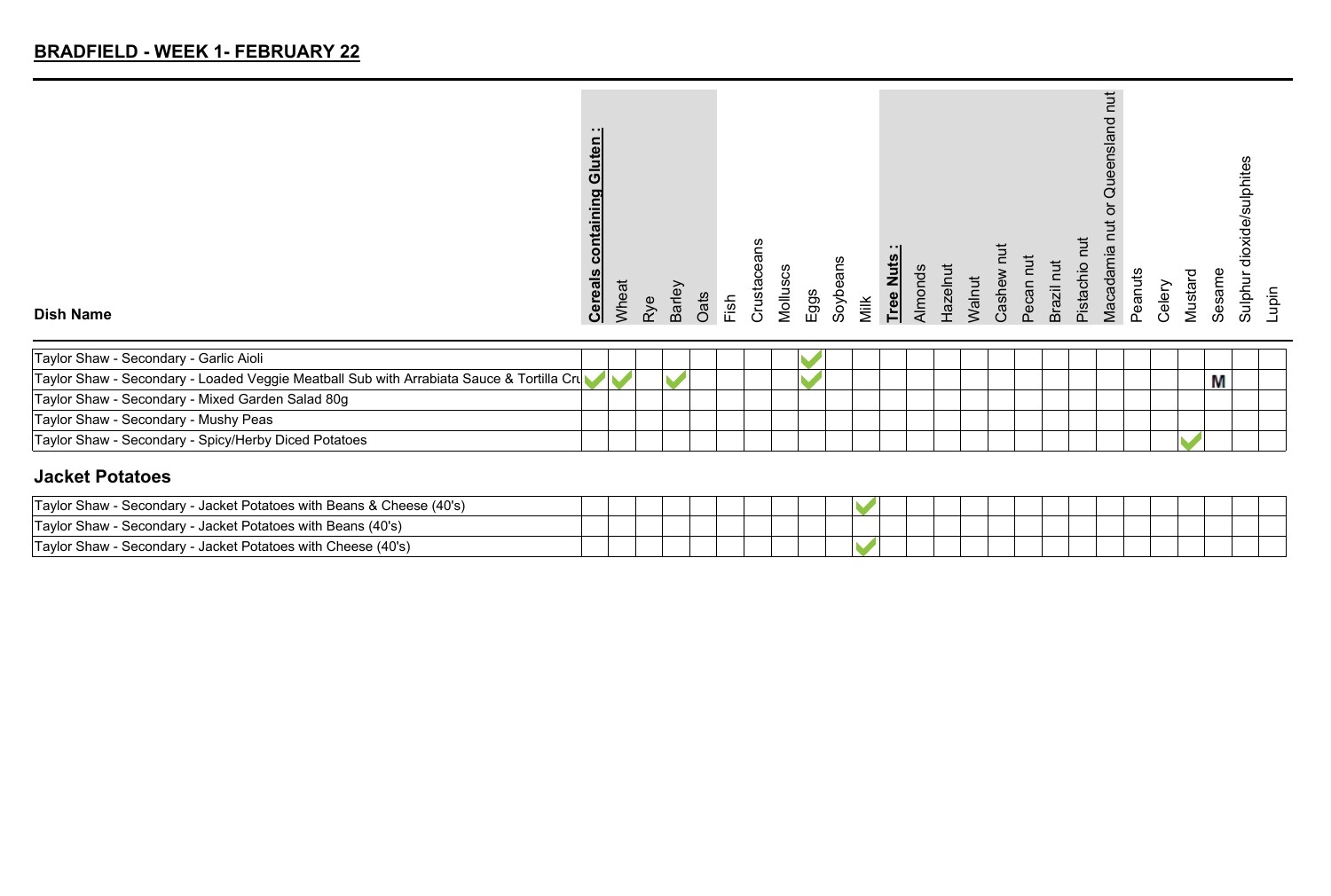| $\blacksquare$<br>Gluten<br>containing<br><b>Cereals</b> |
|----------------------------------------------------------|
| Wheat                                                    |
| Rye                                                      |
| Barley                                                   |
| Oats                                                     |
| Fish                                                     |
| Crustacea                                                |
| Molluscs                                                 |
| $E$ ggs                                                  |
| Soybeans                                                 |
| Milk                                                     |
| - 1<br><b>Tree Nuts</b>                                  |
| Almonds                                                  |
| Hazelnut                                                 |
| Walnut                                                   |
| Cashew nut                                               |
| Pecan nut                                                |
| Brazil nut                                               |
| īut<br>Pistachio                                         |
| Queensland<br>ਠ<br><b>Tut</b><br>Macadamia               |
| Peanuts                                                  |
| Celery                                                   |
| Mustard                                                  |
| Sesame                                                   |
| dioxide/sulphites<br>Sulphur                             |
| upin                                                     |
|                                                          |

#### **MONDAY**

**Dish Name**

| PPDS Taylor Shaw SC Dessert/Fruit Pots/Yoghurt - Fresh Fruit Salad         |   |  |  |  |  |  |  |  |  |  |  |
|----------------------------------------------------------------------------|---|--|--|--|--|--|--|--|--|--|--|
| Taylor Shaw - Secondary - Baked Beans                                      |   |  |  |  |  |  |  |  |  |  |  |
| Taylor Shaw - Secondary - Broccoli Frozen                                  |   |  |  |  |  |  |  |  |  |  |  |
| Taylor Shaw - Secondary - Custard                                          |   |  |  |  |  |  |  |  |  |  |  |
| Taylor Shaw - Secondary - Grilled Tomatoes                                 |   |  |  |  |  |  |  |  |  |  |  |
| Taylor Shaw - Secondary - Mixed Garden Salad 80g                           |   |  |  |  |  |  |  |  |  |  |  |
| Taylor Shaw - Secondary - Mozzarella & Roasted Vegetable Macaroni Bake NDP |   |  |  |  |  |  |  |  |  |  |  |
| Taylor Shaw - Secondary - Plain Vanilla Sponge                             |   |  |  |  |  |  |  |  |  |  |  |
| Taylor Shaw - Secondary - Potato Wedges                                    |   |  |  |  |  |  |  |  |  |  |  |
| Taylor Shaw - Secondary - Sweet Potato, Lentil & Spinach Frittata NDP      | М |  |  |  |  |  |  |  |  |  |  |

# **TUESDAY**

| PPDS Taylor Shaw SC Dessert/Fruit Pots/Yoghurt - Fresh Fruit Salad                |  |  |  |   |   |  |  |  |  |  |  |  |
|-----------------------------------------------------------------------------------|--|--|--|---|---|--|--|--|--|--|--|--|
| Taylor Shaw - Secondary - Baked Beans                                             |  |  |  |   |   |  |  |  |  |  |  |  |
| Taylor Shaw - Secondary - Butternut, Aubergine, Feta & Spinach Lasagne            |  |  |  | M |   |  |  |  |  |  |  |  |
| Taylor Shaw - Secondary - Custard                                                 |  |  |  |   |   |  |  |  |  |  |  |  |
| Taylor Shaw - Secondary - Leek Mash                                               |  |  |  |   |   |  |  |  |  |  |  |  |
| Taylor Shaw - Secondary - Lemon Shortbread Biscuits                               |  |  |  |   |   |  |  |  |  |  |  |  |
| Taylor Shaw - Secondary - Mixed Garden Salad 80g                                  |  |  |  |   |   |  |  |  |  |  |  |  |
| Taylor Shaw - Secondary - Mixed Greens                                            |  |  |  |   |   |  |  |  |  |  |  |  |
| Taylor Shaw - Secondary - Oven Baked Sausages served with a Rich Onion Gravy (BF) |  |  |  |   | M |  |  |  |  |  |  |  |
| Taylor Shaw - Secondary - Potato Wedges                                           |  |  |  |   |   |  |  |  |  |  |  |  |
| Taylor Shaw - Secondary - Roasted Peppers & Sweetcorn                             |  |  |  |   |   |  |  |  |  |  |  |  |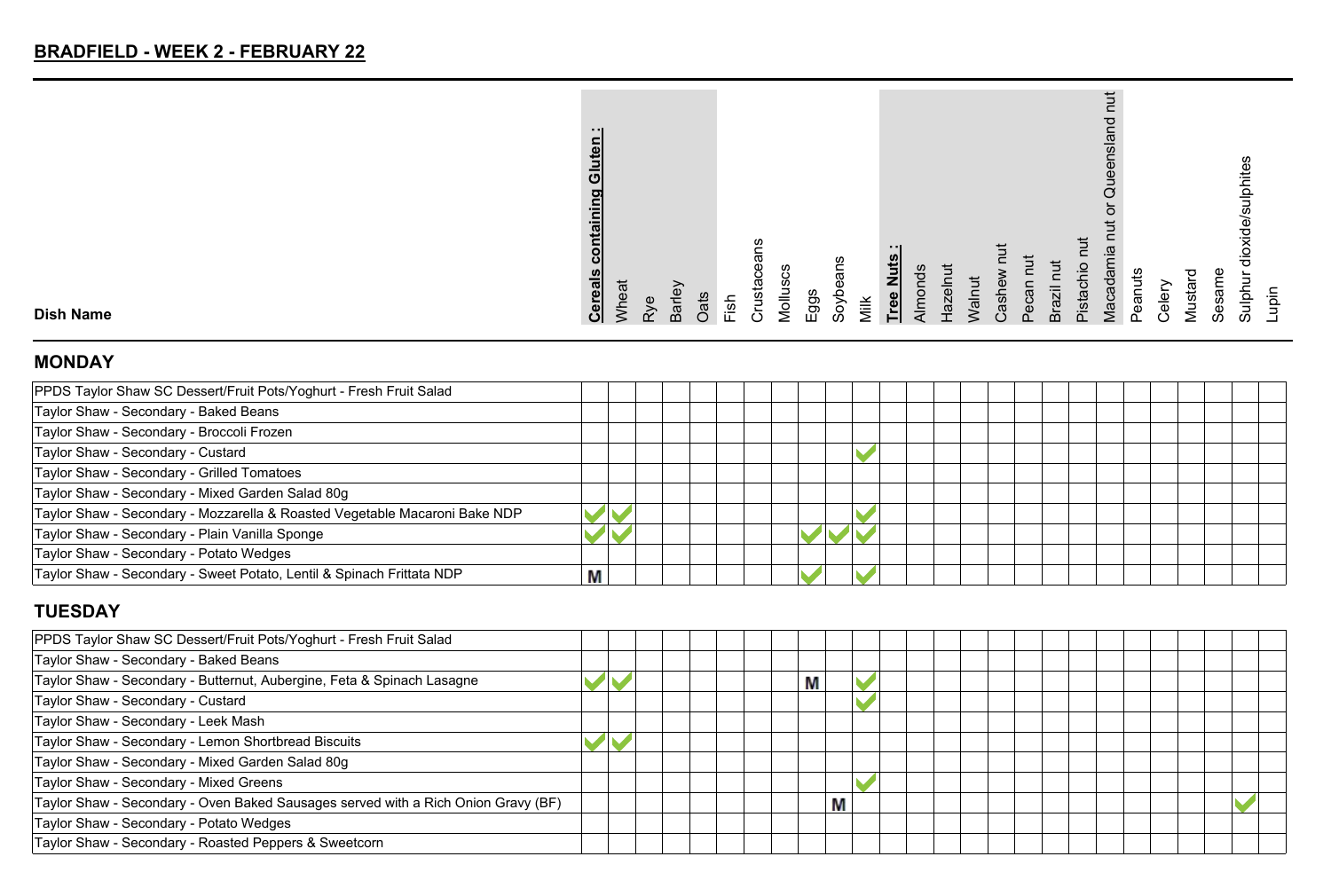|                  | - - 1<br>Gluten<br><u>ontaining</u><br>ပ<br><b>Cereals</b> | <b>Mheat</b> |     | Barley | Oats |      | 등<br>Ö,<br>Crusta | Molluscs | Eggs | Soybeans |      | $\cdot$ .<br><b>Tree Nuts</b> | Nmor | lazelnut | <b>Valnut</b> | Cash | π        | ∍<br>$\bar{\bar{\mathsf{n}}}$<br>Ø | ٩ŕ<br>Pistach | F.<br>ensland<br>ğ<br>♂<br>Macadamia | Peanuts | Celery | ு<br>Mustar | Sesame | alphites<br>ਜ਼ | Lupin |
|------------------|------------------------------------------------------------|--------------|-----|--------|------|------|-------------------|----------|------|----------|------|-------------------------------|------|----------|---------------|------|----------|------------------------------------|---------------|--------------------------------------|---------|--------|-------------|--------|----------------|-------|
| <b>Dish Name</b> |                                                            |              | Rye |        |      | Fish |                   |          |      |          | Milk |                               |      |          |               |      | C<br>Pec | ഩ്                                 |               |                                      |         |        |             |        | sulpt          |       |

| Noodles<br>: Chicken with<br>ˈTavloɪ<br>Shaw<br>Secondary<br>Singapore u |  |  |  |  |  |  |  |  |  |  |  |
|--------------------------------------------------------------------------|--|--|--|--|--|--|--|--|--|--|--|
| Wholegrain & White Rice<br>'Tavlo.<br>Shaw<br>Secondary ·                |  |  |  |  |  |  |  |  |  |  |  |

### **WEDNESDAY**

| PPDS Taylor Shaw SC Dessert/Fruit Pots/Yoghurt - Fresh Fruit Salad                    |   |  |  |  |  |  |  |  |  |  |  |
|---------------------------------------------------------------------------------------|---|--|--|--|--|--|--|--|--|--|--|
|                                                                                       |   |  |  |  |  |  |  |  |  |  |  |
| Taylor Shaw - Secondary - Traditional Roast Turkey with Sage & Onion Stuffing (BF)    |   |  |  |  |  |  |  |  |  |  |  |
| Taylor Shaw - Secondary - Baked Beans                                                 |   |  |  |  |  |  |  |  |  |  |  |
| Taylor Shaw - Secondary - Braised Red Cabbage                                         |   |  |  |  |  |  |  |  |  |  |  |
| Taylor Shaw - Secondary - Chicken & Sweetcorn Meatball Pasta Bake                     |   |  |  |  |  |  |  |  |  |  |  |
| Taylor Shaw - Secondary - Cumin Roasted Carrots                                       | Μ |  |  |  |  |  |  |  |  |  |  |
| Taylor Shaw - Secondary - Custard                                                     |   |  |  |  |  |  |  |  |  |  |  |
| Taylor Shaw - Secondary - Garden Peas (80gm)                                          |   |  |  |  |  |  |  |  |  |  |  |
| Taylor Shaw - Secondary - Jam Tarts                                                   |   |  |  |  |  |  |  |  |  |  |  |
| Taylor Shaw - Secondary - Mixed Garden Salad 80g                                      |   |  |  |  |  |  |  |  |  |  |  |
| Taylor Shaw - Secondary - Roast Chicken with Sage & Onion Stuffing (BF)               |   |  |  |  |  |  |  |  |  |  |  |
| Taylor Shaw - Secondary - Roast Potatoes with Thyme                                   |   |  |  |  |  |  |  |  |  |  |  |
| Taylor Shaw - Secondary - Roasted Root Vegetable Casserole with Cheddar & Parsley Cro |   |  |  |  |  |  |  |  |  |  |  |
| Taylor Shaw - Secondary - Wholegrain & White Rice 80/20                               |   |  |  |  |  |  |  |  |  |  |  |

### **THURSDAY**

| <b>PPDS Taylor Shaw SC Cakes &amp; Bakes - Oaty Biscuit</b>        |  |  |  |  | Μ |  |  |  |  |  |   |  |
|--------------------------------------------------------------------|--|--|--|--|---|--|--|--|--|--|---|--|
| PPDS Taylor Shaw SC Dessert/Fruit Pots/Yoghurt - Fresh Fruit Salad |  |  |  |  |   |  |  |  |  |  |   |  |
| Taylor Shaw - Secondary - "Hog Roast" Bap (pork shoulder) SFS      |  |  |  |  |   |  |  |  |  |  | М |  |
| Taylor Shaw - Secondary - Asian Slaw                               |  |  |  |  |   |  |  |  |  |  |   |  |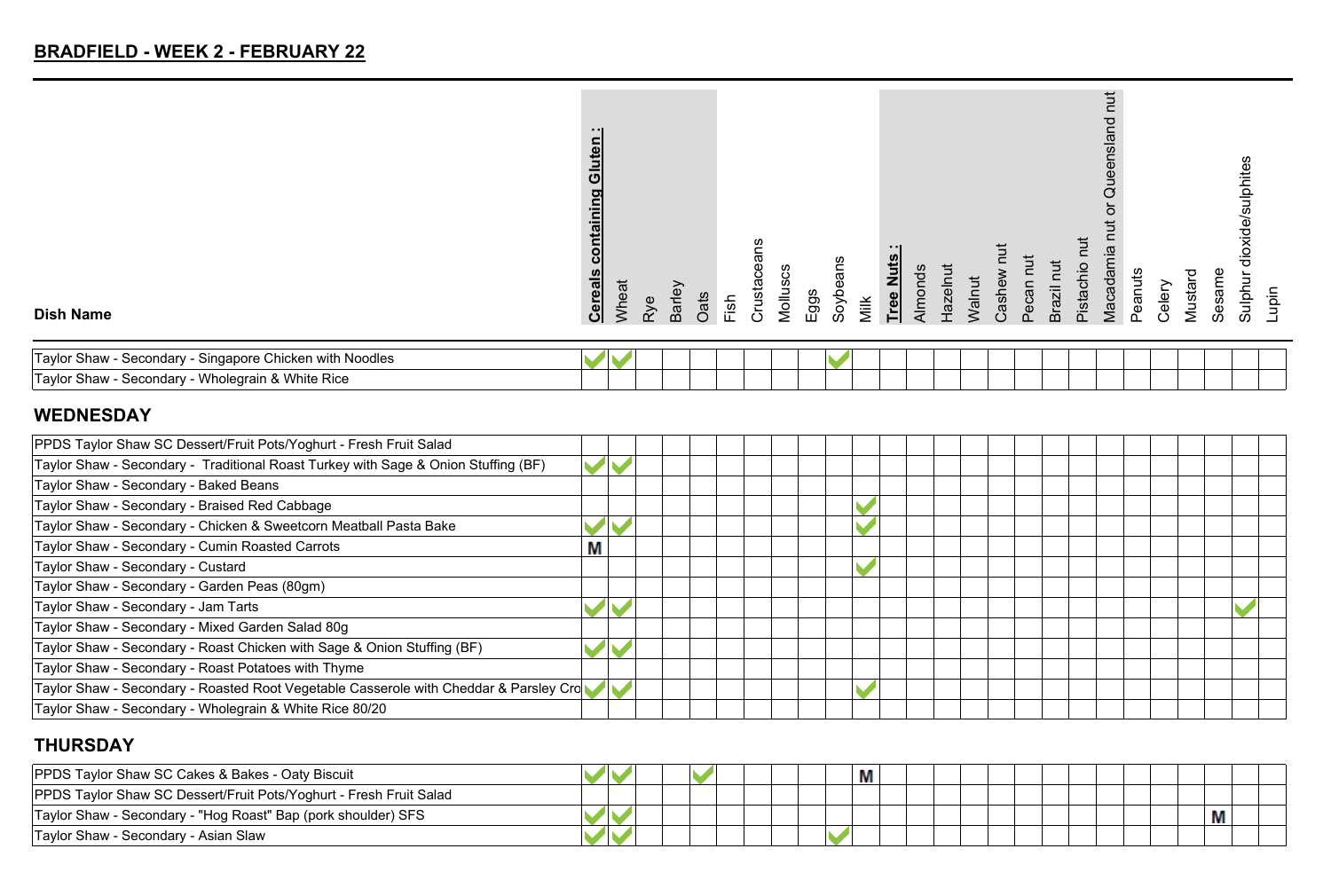| $\cdot$ .<br>containing Gluten<br><b>Cereals</b>  |
|---------------------------------------------------|
| Wheat                                             |
| Rye                                               |
| Barley                                            |
| Oats                                              |
| $1$ sh                                            |
| Crustaceans                                       |
| Molluscs                                          |
| Eggs                                              |
| Soybeans                                          |
| Milk                                              |
| Tree Nuts                                         |
| Almonds                                           |
| <b>Hazelnut</b>                                   |
| Walnut                                            |
| Cashew                                            |
| Pecan nut                                         |
| Brazil nut                                        |
| πū<br>Pistachio                                   |
| ち<br>or Queensland<br>$\overline{5}$<br>Macadamia |
| Peanuts                                           |
| Celery                                            |
| Mustard                                           |
| Sesame                                            |
| dioxide/sulphites<br>Sulphur                      |
| upin                                              |
|                                                   |

#### **Dish Name**

| Taylor Shaw - Secondary - Baked Beans                     |   |  |  |  |  |  |  |  |  |  |  |
|-----------------------------------------------------------|---|--|--|--|--|--|--|--|--|--|--|
| Taylor Shaw - Secondary - Broccoli Frozen                 |   |  |  |  |  |  |  |  |  |  |  |
| Taylor Shaw - Secondary - Cauliflower Frozen              |   |  |  |  |  |  |  |  |  |  |  |
| Taylor Shaw - Secondary - Custard                         |   |  |  |  |  |  |  |  |  |  |  |
| Taylor Shaw - Secondary - Mixed Garden Salad 80g          |   |  |  |  |  |  |  |  |  |  |  |
| Taylor Shaw - Secondary - Piri Piri Chicken & Lentil Stew | Μ |  |  |  |  |  |  |  |  |  |  |
| Taylor Shaw - Secondary - Thai Green Vegetable Curry NDP  | M |  |  |  |  |  |  |  |  |  |  |
| Taylor Shaw - Secondary - Wholegrain & White Rice 80/20   |   |  |  |  |  |  |  |  |  |  |  |

#### **FRIDAY**

| PPDS Taylor Shaw SC Dessert/Fruit Pots/Yoghurt - Fresh Fruit Salad                      |  |  |  |  |  |  |  |  |  |  |  |
|-----------------------------------------------------------------------------------------|--|--|--|--|--|--|--|--|--|--|--|
| Taylor Shaw - Secondary - Baked Beans                                                   |  |  |  |  |  |  |  |  |  |  |  |
| Taylor Shaw - Secondary - Bespoke - Cheese & Tomato 12" Pizza (8 Portion - Pre Cooked   |  |  |  |  |  |  |  |  |  |  |  |
| Taylor Shaw - Secondary - Bespoke - Gourmet Green Garden 12" Pizza (8 portions - pre-co |  |  |  |  |  |  |  |  |  |  |  |
| Taylor Shaw - Secondary - Chips Frozen                                                  |  |  |  |  |  |  |  |  |  |  |  |
| Taylor Shaw - Secondary - Chocolate Sauce                                               |  |  |  |  |  |  |  |  |  |  |  |
| Taylor Shaw - Secondary - Chocolate Sponge                                              |  |  |  |  |  |  |  |  |  |  |  |
| Taylor Shaw - Secondary - Deep Fried Fish with Lemon & Tartare Sauce                    |  |  |  |  |  |  |  |  |  |  |  |
| Taylor Shaw - Secondary - Garden Peas (80gm)                                            |  |  |  |  |  |  |  |  |  |  |  |
| Taylor Shaw - Secondary - Mixed Garden Salad 80g                                        |  |  |  |  |  |  |  |  |  |  |  |
| Taylor Shaw - Secondary - Mushy Peas                                                    |  |  |  |  |  |  |  |  |  |  |  |

#### **Jacket Potatoes**

| (40's)<br>Favlo<br>Jacket Potatoes with<br>Secondarv<br><b>Show</b><br>`hooco<br>⊤Beans<br>או הכונ<br><b>UILLOL</b> |  |  |  |  |  |  |  |  |  |  |  |  |
|---------------------------------------------------------------------------------------------------------------------|--|--|--|--|--|--|--|--|--|--|--|--|
|                                                                                                                     |  |  |  |  |  |  |  |  |  |  |  |  |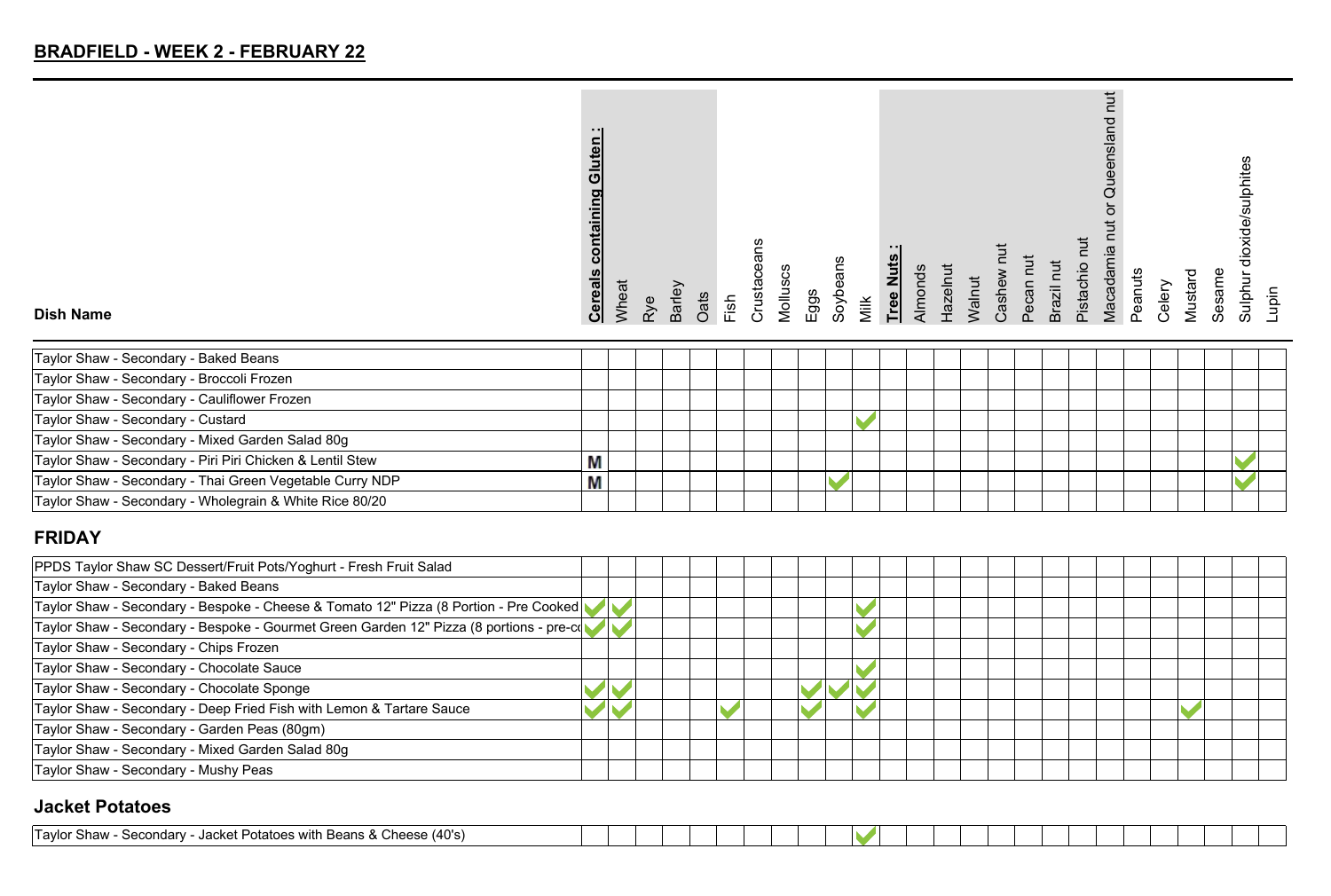| <b>Dish Name</b>                                             | .<br>Gluten<br><u>containing</u><br><b>Cereals</b> | Wheat | Rye | Barley | Oats | Fish | Crustacea | Molluso | $E$ ggs | Soybeans | Milk | <b>Tree Nuts</b> | Almonds | Hazelnut | Walnut | Cashew | Pecan | Brazil | Pistachio | hut<br>Queensland<br>Macadamia | Peanuts | Celery | Mustard | Sesame | ulphites<br>Sulphur | Lupin |
|--------------------------------------------------------------|----------------------------------------------------|-------|-----|--------|------|------|-----------|---------|---------|----------|------|------------------|---------|----------|--------|--------|-------|--------|-----------|--------------------------------|---------|--------|---------|--------|---------------------|-------|
| Taylor Shaw - Secondary - Jacket Potatoes with Beans (40's)  |                                                    |       |     |        |      |      |           |         |         |          |      |                  |         |          |        |        |       |        |           |                                |         |        |         |        |                     |       |
| Taylor Shaw - Secondary - Jacket Potatoes with Cheese (40's) |                                                    |       |     |        |      |      |           |         |         |          |      |                  |         |          |        |        |       |        |           |                                |         |        |         |        |                     |       |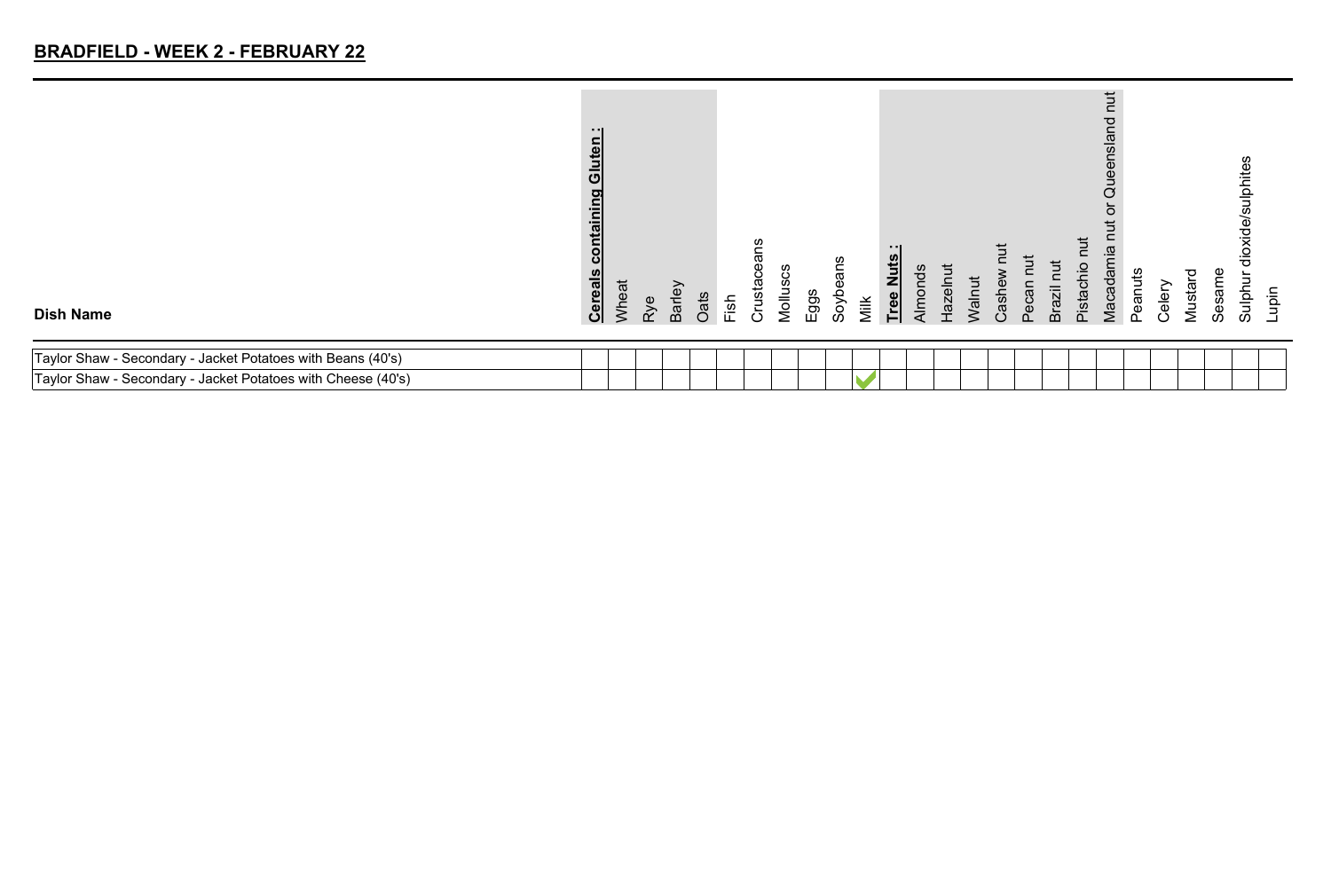| <b>Cereals</b>                   |
|----------------------------------|
| Wheat                            |
| Rye                              |
| Barley                           |
| Oats                             |
| Fish                             |
| Crustaceans                      |
| Molluscs                         |
| Eggs                             |
| Soybeans                         |
| Milk                             |
| - - 1<br>Tree Nuts               |
| Almonds                          |
| Hazelnut                         |
| Walnut                           |
| Cashew                           |
| Pecan nut                        |
| Brazil nut                       |
| Pistachio nut                    |
| Queensland<br>ð<br>Macadamia nut |
| Peanuts                          |
| Celery                           |
| Mustard                          |
| Sesame                           |
| Sulphur dioxide/sulphites        |
| Lupin                            |
|                                  |

### **MONDAY**

**Dish Name**

| PPDS Taylor Shaw SC Dessert/Fruit Pots/Yoghurt - Fresh Fruit Salad    |   |  |  |  |  |  |  |  |
|-----------------------------------------------------------------------|---|--|--|--|--|--|--|--|
| Taylor Shaw - Secondary - Baked Beans                                 |   |  |  |  |  |  |  |  |
| Taylor Shaw - Secondary - Butternut, Spinach, Chick Pea & Lentil Dhal | M |  |  |  |  |  |  |  |
| Taylor Shaw - Secondary - Cumin Roasted Carrots                       | M |  |  |  |  |  |  |  |
| Taylor Shaw - Secondary - Custard                                     |   |  |  |  |  |  |  |  |
| Taylor Shaw - Secondary - Garden Peas (80gm)                          |   |  |  |  |  |  |  |  |
| Taylor Shaw - Secondary - Ginger Sponge                               |   |  |  |  |  |  |  |  |
| Taylor Shaw - Secondary - Mixed Garden Salad 80g                      |   |  |  |  |  |  |  |  |
| Taylor Shaw - Secondary - Spaghetti & Veggie Mince Bolognaise         |   |  |  |  |  |  |  |  |
| Taylor Shaw - Secondary - Wholegrain & White Rice 80/20               |   |  |  |  |  |  |  |  |

# **TUESDAY**

| PPDS Taylor Shaw SC Cakes & Bakes - Giant Chocolate Cookie                |   |  |  |  |   | M |  |  |  |  |  |  |
|---------------------------------------------------------------------------|---|--|--|--|---|---|--|--|--|--|--|--|
| PPDS Taylor Shaw SC Dessert/Fruit Pots/Yoghurt - Fresh Fruit Salad        |   |  |  |  |   |   |  |  |  |  |  |  |
| Taylor Shaw - Secondary - Baked Beans                                     |   |  |  |  |   |   |  |  |  |  |  |  |
| Taylor Shaw - Secondary - Chinese Chicken Curry BF                        |   |  |  |  |   |   |  |  |  |  |  |  |
| Taylor Shaw - Secondary - Chinese Mushroom Curry                          |   |  |  |  |   |   |  |  |  |  |  |  |
| Taylor Shaw - Secondary - Custard                                         |   |  |  |  |   |   |  |  |  |  |  |  |
| Taylor Shaw - Secondary - Green Beans                                     |   |  |  |  |   |   |  |  |  |  |  |  |
| Taylor Shaw - Secondary - Grilled Tomatoes                                |   |  |  |  |   |   |  |  |  |  |  |  |
| Taylor Shaw - Secondary - Mixed Garden Salad 80g                          |   |  |  |  |   |   |  |  |  |  |  |  |
| Taylor Shaw - Secondary - Shepherds Pie with Bombay Sweet Potato Mash UND | Μ |  |  |  |   |   |  |  |  |  |  |  |
| Taylor Shaw - Secondary - Spinach, Mushroom & Cheesy Gnocchi              |   |  |  |  | М |   |  |  |  |  |  |  |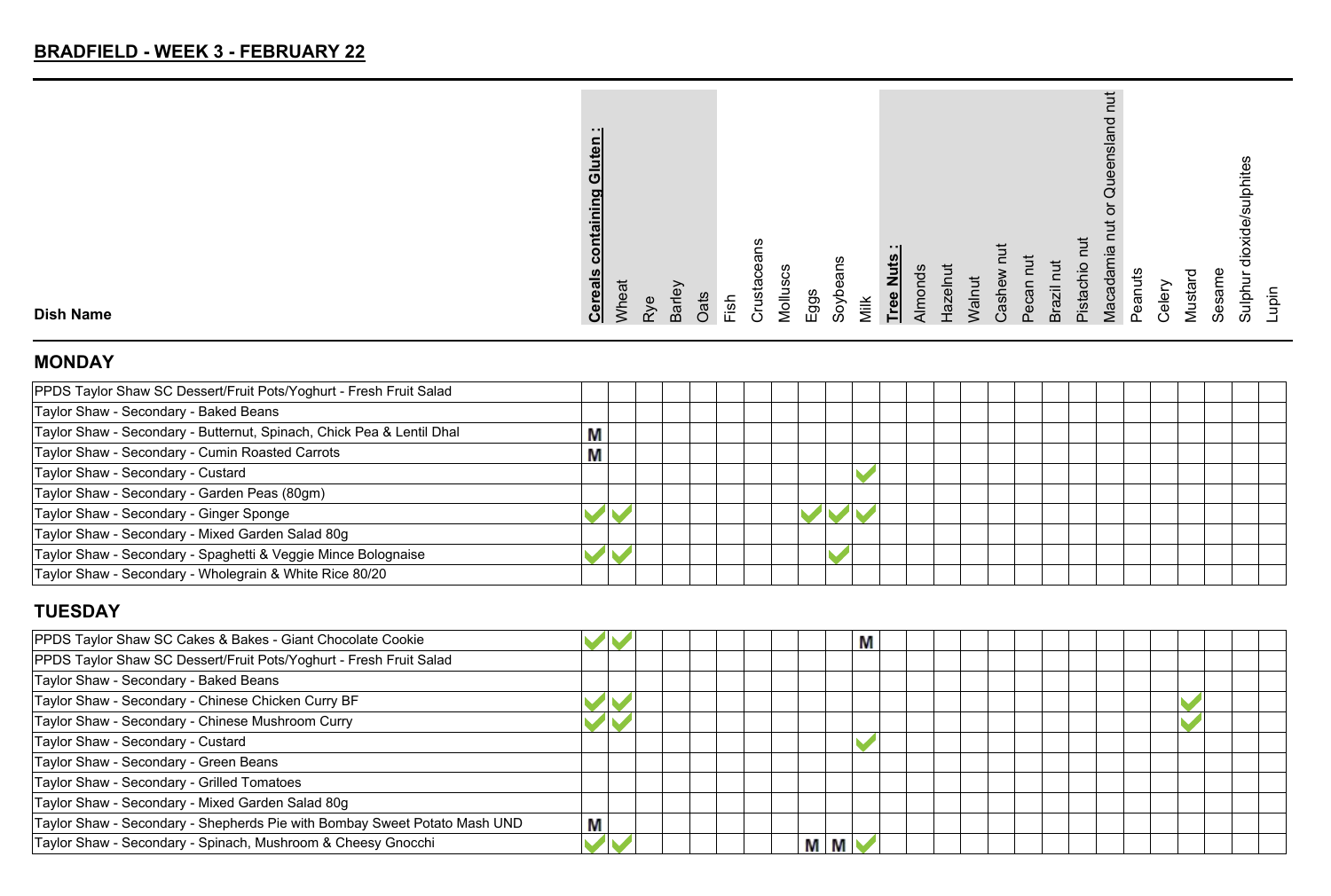| <b>Dish Name</b>                                        | $\blacksquare$<br>Gluten<br>containing<br><b>Cereals</b> | Wheat | Rye | Barley | Oats | Fish | c.<br>ള<br>Crust | Mollu | Eggs | ans<br>Φ<br>Soyb | Milk | uts<br><b>Tree Ni</b> | Almo | $rac{e}{\sqrt{2}}$ | <b>Nalnut</b> | Cash | <b>lecal</b><br><sup>n</sup> | Brazil | Pistac | $\overline{5}$<br>p<br>enslar<br>ğ<br>♂<br>Macadar | Peanuts | Celery | ञ<br>Musta | Sesame | ਨੋ<br>Sulphi | qiqu |
|---------------------------------------------------------|----------------------------------------------------------|-------|-----|--------|------|------|------------------|-------|------|------------------|------|-----------------------|------|--------------------|---------------|------|------------------------------|--------|--------|----------------------------------------------------|---------|--------|------------|--------|--------------|------|
| Taylor Shaw - Secondary - Wholegrain & White Rice 80/20 |                                                          |       |     |        |      |      |                  |       |      |                  |      |                       |      |                    |               |      |                              |        |        |                                                    |         |        |            |        |              |      |

#### **WEDNESDAY**

| PPDS Taylor Shaw SC Dessert/Fruit Pots/Yoghurt - Fresh Fruit Salad       |   |  |   |   |  |  |   |  |  |  |  |  |  |  |
|--------------------------------------------------------------------------|---|--|---|---|--|--|---|--|--|--|--|--|--|--|
| Taylor Shaw - Secondary - Baked Beans                                    |   |  |   |   |  |  |   |  |  |  |  |  |  |  |
| Taylor Shaw - Secondary - Custard                                        |   |  |   |   |  |  |   |  |  |  |  |  |  |  |
| Taylor Shaw - Secondary - Diced Carrots & Swede Fresh                    |   |  |   |   |  |  |   |  |  |  |  |  |  |  |
| Taylor Shaw - Secondary - Fruity Sponge Traybake                         |   |  | М | M |  |  | Μ |  |  |  |  |  |  |  |
| Taylor Shaw - Secondary - Mixed Garden Salad 80g                         |   |  |   |   |  |  |   |  |  |  |  |  |  |  |
| Taylor Shaw - Secondary - Oven Baked Vegetable Wellington/"sausage roll" |   |  |   |   |  |  |   |  |  |  |  |  |  |  |
| Taylor Shaw - Secondary - Roast Chicken with Sage & Onion Stuffing (UND) |   |  |   |   |  |  |   |  |  |  |  |  |  |  |
| Taylor Shaw - Secondary - Roast Potatoes with Thyme                      |   |  |   |   |  |  |   |  |  |  |  |  |  |  |
| Taylor Shaw - Secondary - Savoy Cabbage                                  |   |  |   |   |  |  |   |  |  |  |  |  |  |  |
| Taylor Shaw Secondary - Cumin Roasted Chick Pea & Lentil Bake            | Μ |  |   |   |  |  |   |  |  |  |  |  |  |  |

### **THURSDAY**

| PPDS Taylor Shaw SC Dessert/Fruit Pots/Yoghurt - Fresh Fruit Salad |  |  |  |  |  |  |  |  |
|--------------------------------------------------------------------|--|--|--|--|--|--|--|--|
| Taylor Shaw - Secondary - Baked Beans                              |  |  |  |  |  |  |  |  |
| Taylor Shaw - Secondary - Cheddar Mash                             |  |  |  |  |  |  |  |  |
| Taylor Shaw - Secondary - Chicken, Ham, Mustard & Leek Pie UND     |  |  |  |  |  |  |  |  |
| Taylor Shaw - Secondary - Custard                                  |  |  |  |  |  |  |  |  |
| Taylor Shaw - Secondary - Mixed Garden Salad 80g                   |  |  |  |  |  |  |  |  |
| Taylor Shaw - Secondary - Plain Vanilla Sponge                     |  |  |  |  |  |  |  |  |
| Taylor Shaw - Secondary - Roasted Mediterranean Vegetables         |  |  |  |  |  |  |  |  |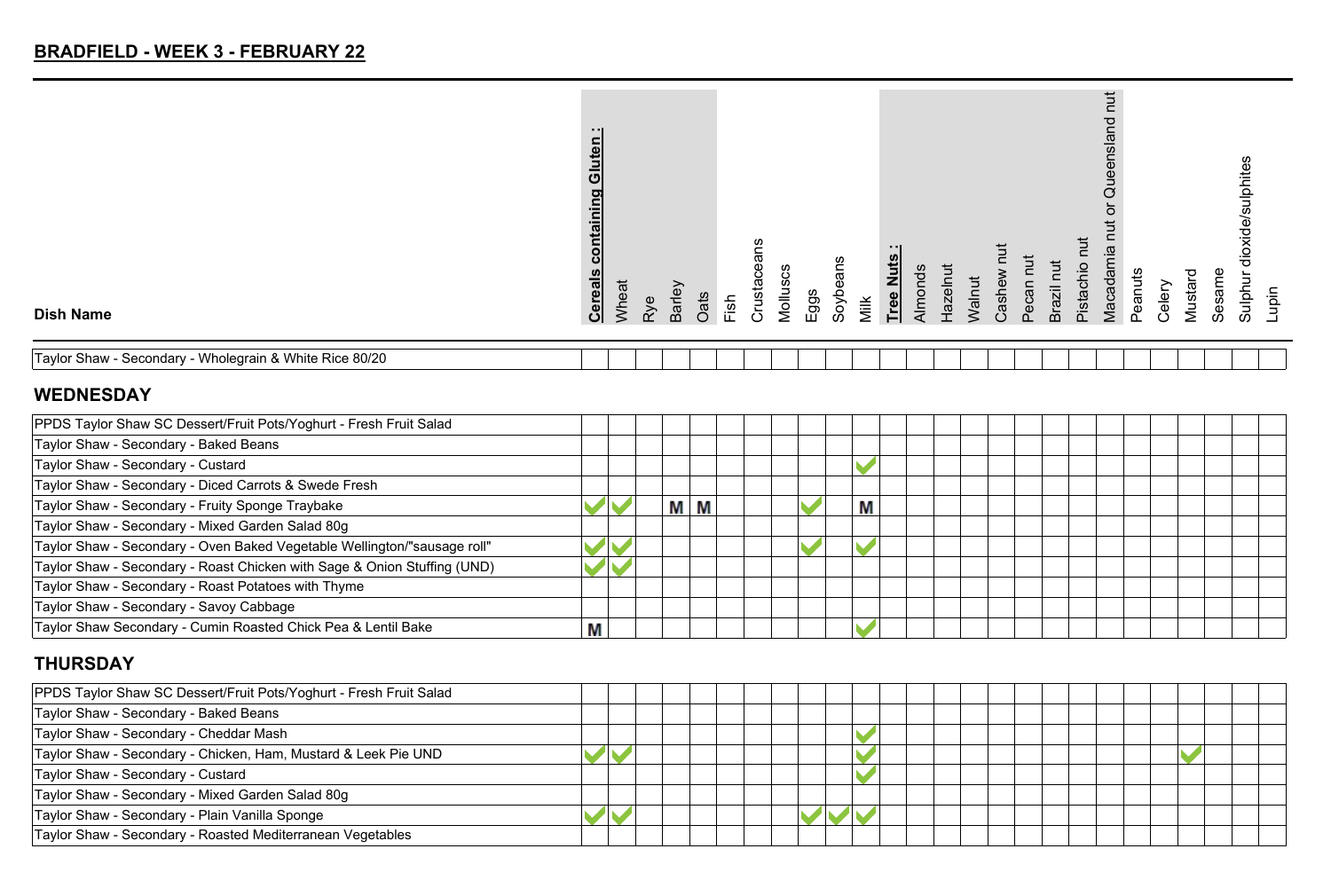| <b>Dish Name</b> | - - 1<br>Gluten<br>containing<br><b>Cereals</b> | <b>Mheat</b> | Rye | Barley |      | $1$ sh | ត<br>စွ<br>usta<br>$\tilde{\sigma}$ | ვ<br>Mollus |      | ans<br>٥ |      | .<br>Tree Nuts | Almonds | lazelnut | <b>Nalnut</b> |      | $\vec{p}$<br>ပ<br>$\overline{a}$ | ⊇<br>Brazil | Ē.<br>ءِ.<br>०<br>ista | Macadamia | Peanuts | ↗     | ᅙ<br>Mustai | ಹ<br>w<br>ഗ | ulphites<br>ëpi<br>⌒<br>မ္မ<br>Sulph | aiqu |
|------------------|-------------------------------------------------|--------------|-----|--------|------|--------|-------------------------------------|-------------|------|----------|------|----------------|---------|----------|---------------|------|----------------------------------|-------------|------------------------|-----------|---------|-------|-------------|-------------|--------------------------------------|------|
|                  |                                                 |              |     |        | Oats |        |                                     |             | Eggs | Soyb     | Milk |                |         |          |               | Cash |                                  |             |                        |           |         | Celer |             |             |                                      |      |

| Taylor Shaw - Secondary - Sticky Chinese Hoi Sin Chicken (UND)               |  |  |  |  |  |  |  |  |  |  |  |
|------------------------------------------------------------------------------|--|--|--|--|--|--|--|--|--|--|--|
| Taylor Shaw - Secondary - Sweetcorn                                          |  |  |  |  |  |  |  |  |  |  |  |
| Taylor Shaw - Secondary - Wholegrain & White Rice 80/20                      |  |  |  |  |  |  |  |  |  |  |  |
| Taylor Shaw - Secondary - Wok Bashed Tonkatsu Vegetables & Noodles           |  |  |  |  |  |  |  |  |  |  |  |
| Taylor Shaw - Secondary School - Baked Chinese Salt And Chilli Potato Wedges |  |  |  |  |  |  |  |  |  |  |  |

#### **FRIDAY**

| PPDS Taylor Shaw SC Burgers & Hot Dogs - Home Made Onion Bhaji Burger Ve |  |  |  |  |  |  |  |  |  |  | М |  |
|--------------------------------------------------------------------------|--|--|--|--|--|--|--|--|--|--|---|--|
| PPDS Taylor Shaw SC Dessert/Fruit Pots/Yoghurt - Fresh Fruit Salad       |  |  |  |  |  |  |  |  |  |  |   |  |
| Taylor Shaw - Secondary - Baked Beans                                    |  |  |  |  |  |  |  |  |  |  |   |  |
| Taylor Shaw - Secondary - Chips Frozen                                   |  |  |  |  |  |  |  |  |  |  |   |  |
| Taylor Shaw - Secondary - Crispy Fish Burger, Lemon Mayo & Pickled Slaw  |  |  |  |  |  |  |  |  |  |  | М |  |
| Taylor Shaw - Secondary - Custard                                        |  |  |  |  |  |  |  |  |  |  |   |  |
| Taylor Shaw - Secondary - Garden Peas (80gm)                             |  |  |  |  |  |  |  |  |  |  |   |  |
| Taylor Shaw - Secondary - Jam Buns                                       |  |  |  |  |  |  |  |  |  |  |   |  |
| Taylor Shaw - Secondary - Mixed Garden Salad 80g                         |  |  |  |  |  |  |  |  |  |  |   |  |
| Taylor Shaw - Secondary - Mushy Peas                                     |  |  |  |  |  |  |  |  |  |  |   |  |

### **Jacket Potatoes**

| Taylor Shaw - Secondary - Jacket Potatoes with Beans & Cheese (40's) |  |  |  |  |  |  |  |  |  |  |
|----------------------------------------------------------------------|--|--|--|--|--|--|--|--|--|--|
| Taylor Shaw - Secondary - Jacket Potatoes with Beans (40's)          |  |  |  |  |  |  |  |  |  |  |
| Taylor Shaw - Secondary - Jacket Potatoes with Cheese (40's)         |  |  |  |  |  |  |  |  |  |  |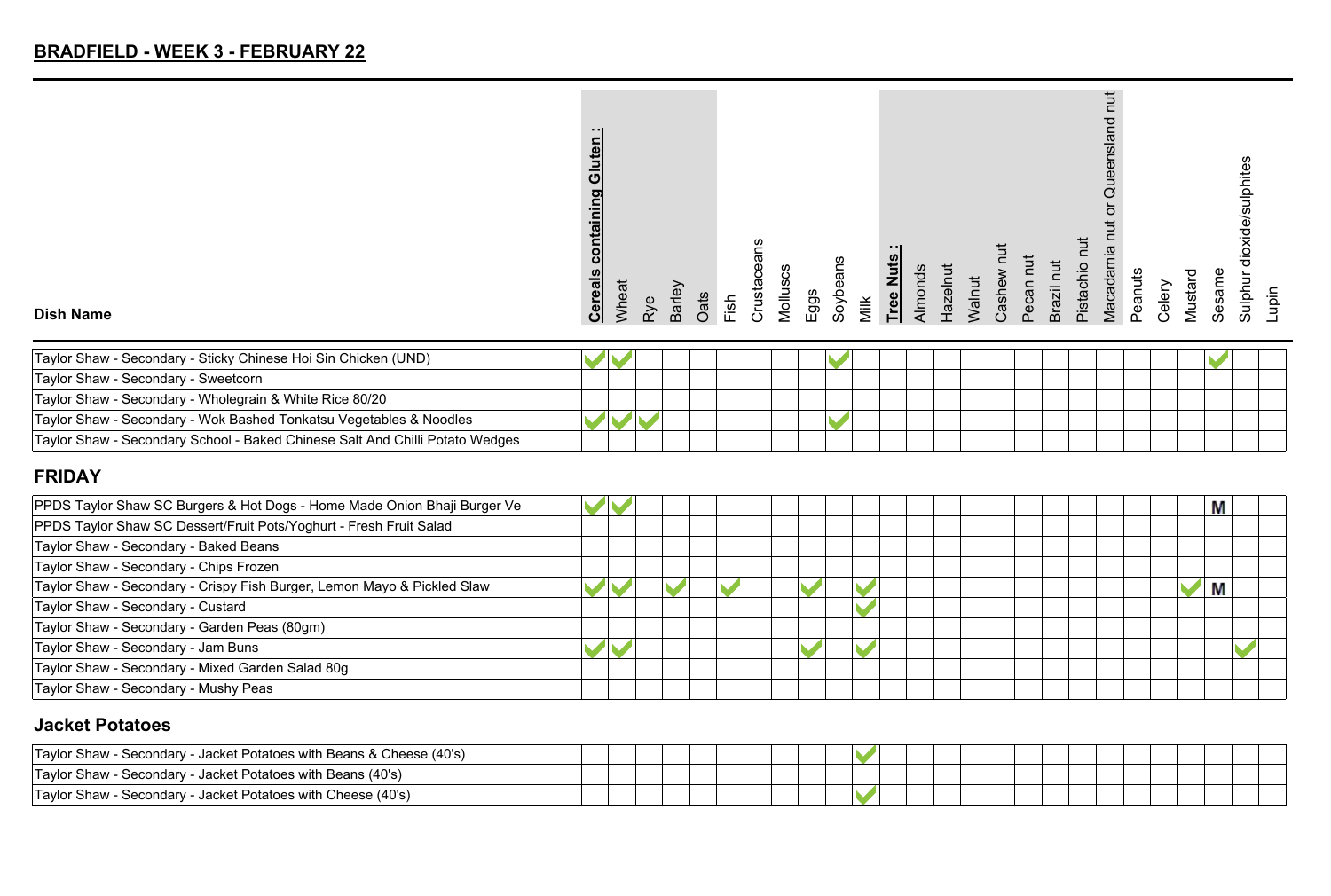|                  | - - 1<br>Ξ<br>$\bar{\bm{o}}$<br>O.<br>Έ<br>:ಕ<br><b>Cereals</b> | Vheat |    | Barley |             |               | ഗു<br>ត<br>Φ<br>Ō<br>usta | ပ္ပ<br>Mollus | Eggs | eans<br>Soyb |      | $\cdot$ $\cdot$ I<br>Tree Nuts | Nmond | <b>Hazelr</b> | $\bar{5}$ | ndse: | Pecan | -<br>Brazil | ٩ŕ<br>Pistach | ਠ<br>$\frac{1}{2}$<br>amia<br>P<br>$A$ aca | w<br>Peanut | eler | P<br>Musta | Sesarr | ulphites<br>မ္ထ<br>੶ਰ | upin |
|------------------|-----------------------------------------------------------------|-------|----|--------|-------------|---------------|---------------------------|---------------|------|--------------|------|--------------------------------|-------|---------------|-----------|-------|-------|-------------|---------------|--------------------------------------------|-------------|------|------------|--------|-----------------------|------|
| <b>Dish Name</b> |                                                                 |       | ξλ |        | $\tilde{c}$ | $\frac{1}{2}$ | ∺.                        |               |      |              | Milk |                                |       |               |           |       |       |             |               |                                            |             |      |            |        | Sulpt                 |      |

### **6" Pizza Pie**

| Pizza Foundry- BBQ Chicken 6"                       |  |
|-----------------------------------------------------|--|
| Pizza Foundry- Cheese & Tomato 6"                   |  |
| Pizza Foundry- Chicken & Mushroom 6"                |  |
| Pizza Foundry- Ham & Pineapple 6"                   |  |
| Pizza Foundry- Pepperoni Perfection 6"              |  |
| Pizza Foundry- Spicy Mexican Beef Heatwave Pizza 6" |  |
| Pizza Foundry- Tuna, Sweetcorn & Red Onion 6"       |  |
| Pizza Foundry- Very Veggie 6"                       |  |

### **Calzone**

| <b>BBQ Chicken Calzone</b>    |  |  |  |   |  |  |  |   |  |  |
|-------------------------------|--|--|--|---|--|--|--|---|--|--|
| Chicken & Mushroom Calzone    |  |  |  |   |  |  |  |   |  |  |
| <b>Fiery Meatball Calzone</b> |  |  |  |   |  |  |  |   |  |  |
| Ham & Pineapple Calzone       |  |  |  |   |  |  |  |   |  |  |
| Jerk Chicken Calzone          |  |  |  | Μ |  |  |  | ш |  |  |
| Mexican Heat Wave Calzone     |  |  |  |   |  |  |  |   |  |  |
| Pepperoni Perfection Calzone  |  |  |  |   |  |  |  |   |  |  |

#### **Pizza Muffin**

| Pizza Muffin - Pepperoni                                                  |  |  |  |  |  |  |  |  |  |  |  |  |  |  |  |
|---------------------------------------------------------------------------|--|--|--|--|--|--|--|--|--|--|--|--|--|--|--|
| Taylor Shaw - Secondary - Bespoke - Pizza Muffin - BBQ Chicken            |  |  |  |  |  |  |  |  |  |  |  |  |  |  |  |
| Taylor Shaw - Secondary - Bespoke - Pizza Muffin - Ham & Mozzerella       |  |  |  |  |  |  |  |  |  |  |  |  |  |  |  |
| Taylor Shaw - Secondary - Bespoke - Pizza Muffin - Rocket & Cherry Tomato |  |  |  |  |  |  |  |  |  |  |  |  |  |  |  |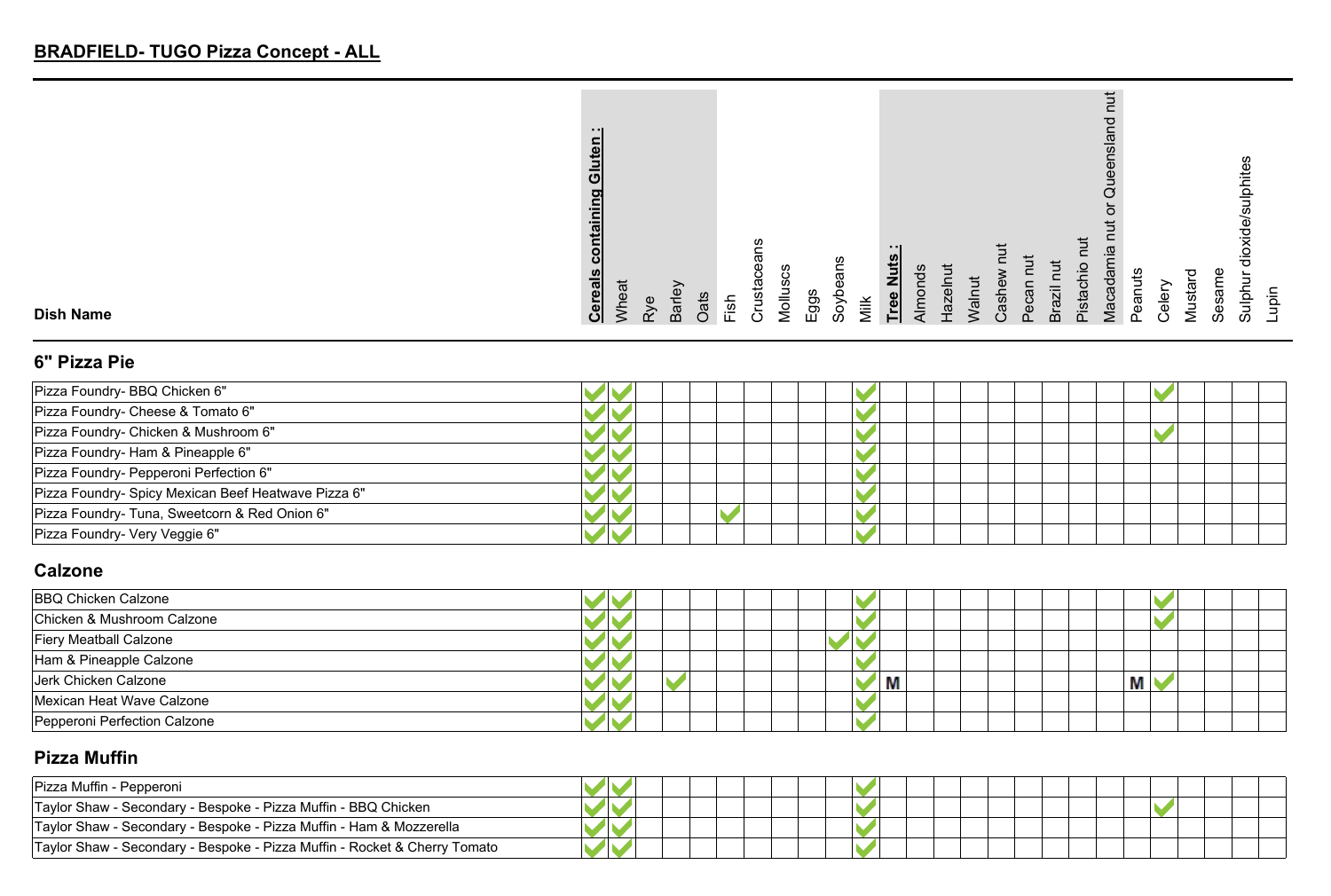### **Pizza Flats**

| Chicken Joes - BBQ Sauce (10ml)                                                |   |  |  |  |                       |  |  |  |  |   |                |  |
|--------------------------------------------------------------------------------|---|--|--|--|-----------------------|--|--|--|--|---|----------------|--|
| Chicken Joes - BBQ Sliced Chicken Thigh HALAL                                  |   |  |  |  |                       |  |  |  |  |   |                |  |
| Chicken Joes - Garlic Mayo (10ml)                                              |   |  |  |  | $\blacktriangleright$ |  |  |  |  |   |                |  |
| Chicken Joes - Mint Yoghurt (10ml)                                             |   |  |  |  |                       |  |  |  |  |   |                |  |
| Chicken Joes - Piri Piri Sauce (15ml)                                          |   |  |  |  |                       |  |  |  |  |   |                |  |
| Chicken Joes - Sweet Chilli Sauce (10ml)                                       |   |  |  |  |                       |  |  |  |  |   |                |  |
| GOSASA - SUBS - Pizza Sauce                                                    |   |  |  |  |                       |  |  |  |  |   |                |  |
| GOSASA - SUBS - Chargrilled Chicken                                            |   |  |  |  |                       |  |  |  |  |   |                |  |
| Greek Salad Counter- Feta Cheese (35g)                                         |   |  |  |  |                       |  |  |  |  |   |                |  |
| Pizza Foundry - Flats - Baby Spinach                                           |   |  |  |  |                       |  |  |  |  |   |                |  |
| Pizza Foundry - Flats - Chilli Ground Beef                                     |   |  |  |  |                       |  |  |  |  |   |                |  |
| Pizza Foundry - Flats - Falafel Crush                                          |   |  |  |  |                       |  |  |  |  |   |                |  |
| Pizza Foundry - Flats - Garlic & Parsley Base                                  |   |  |  |  |                       |  |  |  |  |   |                |  |
| Pizza Foundry - Flats - Hummus                                                 |   |  |  |  |                       |  |  |  |  | М | M <sup>1</sup> |  |
| Pizza Foundry - Flats - Jalapeno                                               |   |  |  |  |                       |  |  |  |  |   |                |  |
| Pizza Foundry - Flats - Meatballs                                              |   |  |  |  |                       |  |  |  |  |   |                |  |
| Pizza Foundry - Flats - Oven Seared Tomato                                     |   |  |  |  |                       |  |  |  |  |   |                |  |
| Pizza Foundry - Flats - Pesto                                                  |   |  |  |  |                       |  |  |  |  |   |                |  |
| Pizza Foundry - Flats - Roasted Tofu                                           |   |  |  |  |                       |  |  |  |  |   |                |  |
| Pizza Foundry - Flats - Rocket                                                 |   |  |  |  |                       |  |  |  |  |   |                |  |
| Risotto Bar - Black Olives(10g per portion)                                    |   |  |  |  |                       |  |  |  |  |   |                |  |
| Taylor Shaw - Bespoke - Lebanese Lamb Shawarma                                 | М |  |  |  |                       |  |  |  |  |   |                |  |
| Taylor Shaw - Secondary - Bespoke - Homemade Plain Flat Bread (155g Tugo Puck) |   |  |  |  |                       |  |  |  |  |   |                |  |
| Taylor Shaw - Secondary - Cajun Grilled Chicken Pieces/Strips                  |   |  |  |  |                       |  |  |  |  |   |                |  |
| Taylor Shaw - Secondary - Sweetcorn                                            |   |  |  |  |                       |  |  |  |  |   |                |  |

# **Pizza Slice - 6 Portion - 12.5" Tugo Pizza Tray**

| Taylor Shaw - Bespoke - BBQ Chicken 12.5"(6 portions)(TUGO Large 500g Dough Puck)    |  |  |  |  |  |  |  |  |  |  |
|--------------------------------------------------------------------------------------|--|--|--|--|--|--|--|--|--|--|
| Taylor Shaw - Bespoke - Cheese & Tomato 12.5"(6 Portion)(TUGO Large 500g Puck)       |  |  |  |  |  |  |  |  |  |  |
| Taylor Shaw - Bespoke - Chicken & Mushroom 12.5"(6 portions)(TUGO Large 500g Dough   |  |  |  |  |  |  |  |  |  |  |
| Taylor Shaw - Bespoke - Pepperoni Perfection 12.5"(6 Portions)(TUGO Large 500g Dough |  |  |  |  |  |  |  |  |  |  |
| Taylor Shaw - Bespoke - Spicy Beef 12.5"(6 portions)(Tugo Large 500g Dough Puck)     |  |  |  |  |  |  |  |  |  |  |
| Taylor Shaw - Ham & Pineapple 12.5"(6 portions)(TUGO Large 500g Dough Puck)          |  |  |  |  |  |  |  |  |  |  |
| Taylor Shaw - Very Veggie 12.5"(6 Portion)(TUGO Large 500g Dough Puck)               |  |  |  |  |  |  |  |  |  |  |

# **Pizza Slice - 8 Portion - 12.5" Tugo Pizza Tray**

| 2 Chicken 12.5"(8 portions)(TUGO<br><b>BBQ</b><br>'Tavlor<br>, TUGO Large 500g Dough),<br>Bespoke -<br>. Shaw<br>Puck |  |  |  |  |  |  |  |  |  |  |
|-----------------------------------------------------------------------------------------------------------------------|--|--|--|--|--|--|--|--|--|--|
| 500g<br>रे Tomato 12.5"(8 Portion)(TUGO Large 5<br>· Puck.<br>'Tavlor<br>Cheese &<br>r Shaw<br>Bespoke -              |  |  |  |  |  |  |  |  |  |  |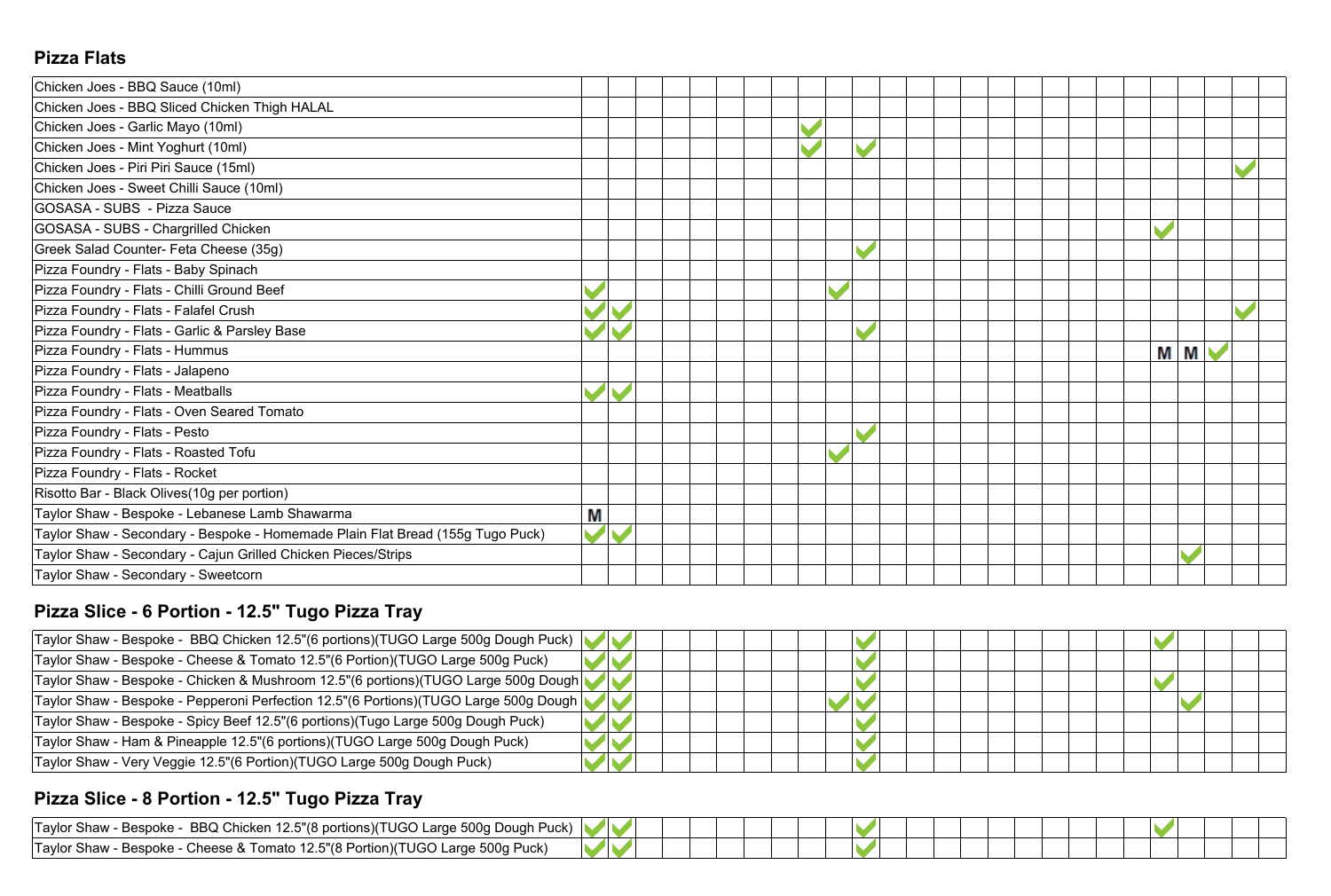|                  | - 11<br>Gluten<br>containing<br><b>Cereals</b> | Wheat | Φ                    | බ    | ഇ.     |      | Crusta | <b>U)</b><br>ပ |      | eans |      | $\cdot$ .<br>Tree Nuts |      |                    | valn |      | ঢ়ৢ                   |        |       | Ë.<br>ᅙ<br>nslan<br>$\overline{\mathbb{Q}}$<br>e≣<br>ᆖ<br>ø<br>ਹ | Peanuts | aler | P     |       | sulphites<br>(ide<br>응 |     |
|------------------|------------------------------------------------|-------|----------------------|------|--------|------|--------|----------------|------|------|------|------------------------|------|--------------------|------|------|-----------------------|--------|-------|------------------------------------------------------------------|---------|------|-------|-------|------------------------|-----|
| <b>Dish Name</b> |                                                |       | $\widetilde{\alpha}$ | Barl | ි<br>උ | Fish |        | Mollus         | Eggs | Soyb | Milk |                        | Almo | $rac{e}{\sqrt{2}}$ |      | Cash | $\bar{a}$<br>$\Omega$ | Brazil | pista | Maca                                                             |         | ပ    | Musta | Sesan | Sulpt                  | iqu |

| Taylor Shaw - Bespoke - Chicken & Mushroom 12.5"(8 portions)(TUGO Large 500g Dough   |  |  |  |  |  |  |  |  |  |  |
|--------------------------------------------------------------------------------------|--|--|--|--|--|--|--|--|--|--|
| Taylor Shaw - Bespoke - Pepperoni Perfection 12.5"(8 Portions)(TUGO Large 500g Dough |  |  |  |  |  |  |  |  |  |  |
| Taylor Shaw - Bespoke - Spicy Beef 12.5"(8 portions)(Tugo Large 500g Dough Puck)     |  |  |  |  |  |  |  |  |  |  |
| Taylor Shaw - Ham & Pineapple 12.5"(8 portions)(TUGO Large 500g Dough Puck)          |  |  |  |  |  |  |  |  |  |  |
| Taylor Shaw - Very Veggie 12.5"(8 Portion)(TUGO Large 500g Dough Puck)               |  |  |  |  |  |  |  |  |  |  |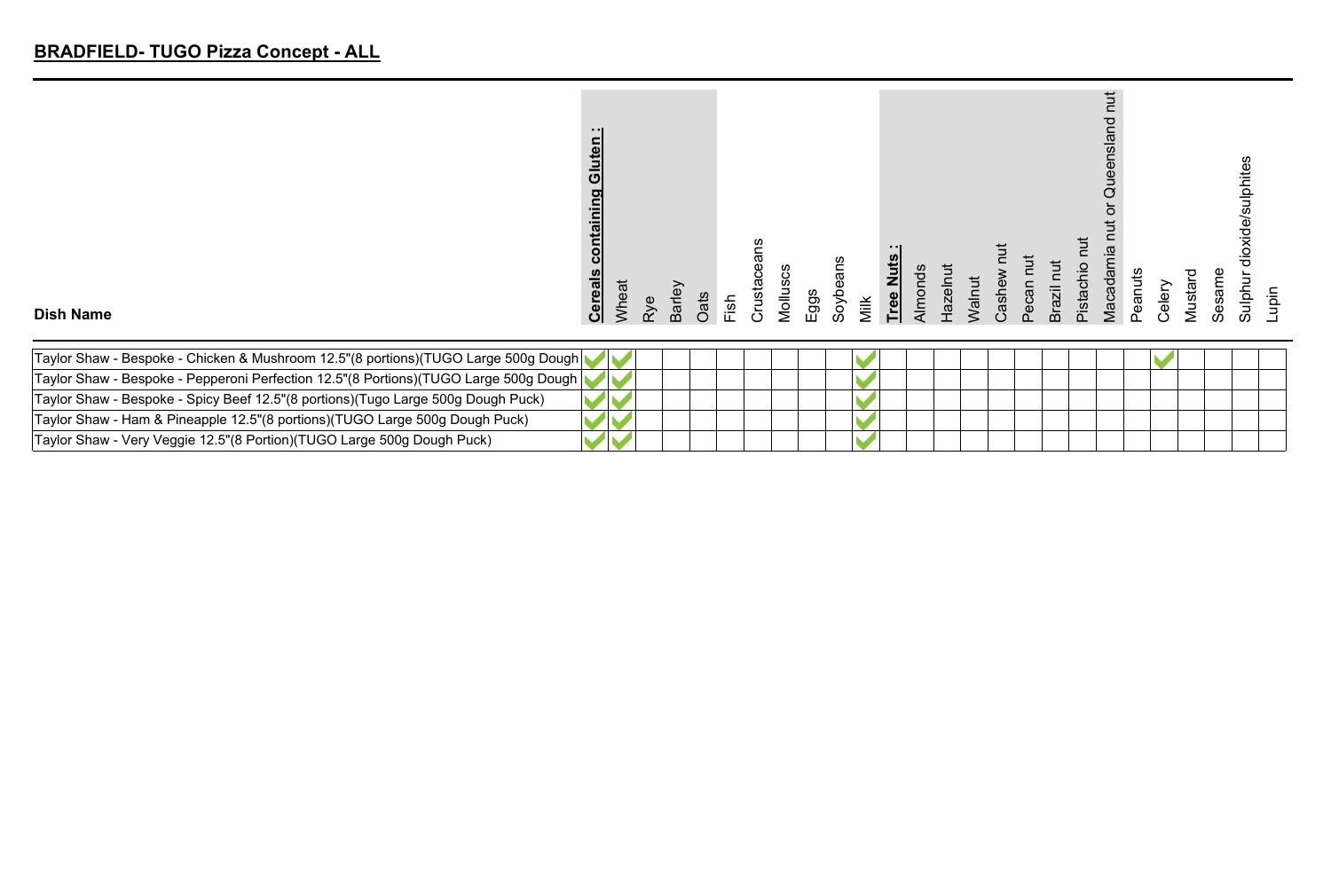|                  | - 11<br>Gluten<br>ontaining<br>ပ<br><b>Cereals</b> | <b>Mheat</b> | P | Barley | Oats | $1$ sh | usta | Vlolluscs | Eggs | eans<br>Soyb | Vilk | ---<br>$\mathbf{z}$<br><b>Tree</b> | <b>Almonds</b> | lazelnut | <b>Nalnut</b> | Cashe | ပ<br>Φ | Ĕ<br>Brazil | $\overline{a}$<br>Pistachio | ≒<br>Macadamia | Peanuts | jeier | ▿<br>Mustar | உ<br>Sesam | nites<br>흨<br>ᄒ<br>≒<br>Sulphu | upin |
|------------------|----------------------------------------------------|--------------|---|--------|------|--------|------|-----------|------|--------------|------|------------------------------------|----------------|----------|---------------|-------|--------|-------------|-----------------------------|----------------|---------|-------|-------------|------------|--------------------------------|------|
| <b>Dish Name</b> |                                                    |              |   |        |      |        | ∼    |           |      |              |      |                                    |                |          |               |       | C      |             |                             |                |         |       |             |            |                                |      |

#### **Cold Desserts/Cakes**

| PPDS Taylor Shaw SC Cakes & Bakes - Bakewell Tart                                        |  |   |   |  |   |   | M |   |  |  |  |  |  |
|------------------------------------------------------------------------------------------|--|---|---|--|---|---|---|---|--|--|--|--|--|
| PPDS Taylor Shaw SC Cakes & Bakes - Carrot/Orange Cake                                   |  | M | М |  |   |   | Μ |   |  |  |  |  |  |
| PPDS Taylor Shaw SC Cakes & Bakes - Chocolate Brownie (Third of a Bag 20 Portion Bat     |  |   |   |  |   | M |   |   |  |  |  |  |  |
| PPDS Taylor Shaw SC Cakes & Bakes - Chocolate Shortbread Biscuits                        |  |   |   |  |   |   |   |   |  |  |  |  |  |
| PPDS Taylor Shaw SC Cakes & Bakes - Cornflake Crisp                                      |  |   |   |  |   |   |   |   |  |  |  |  |  |
| PPDS Taylor Shaw SC Cakes & Bakes - Flapjack Recipe x 1Tray = 20                         |  |   |   |  |   |   |   |   |  |  |  |  |  |
| PPDS Taylor Shaw SC Cakes & Bakes - Giant Chocolate Cookie                               |  |   |   |  |   |   | Μ |   |  |  |  |  |  |
| PPDS Taylor Shaw SC Cakes & Bakes - Gingerbread Cake/Muffins Topped with Orange Ic       |  | M | М |  |   |   |   |   |  |  |  |  |  |
| PPDS Taylor Shaw SC Cakes & Bakes - Homemade Cookie Recipe x 20 Cookies                  |  |   |   |  |   |   |   |   |  |  |  |  |  |
| PPDS Taylor Shaw SC Cakes & Bakes - Lemon Drizzle Buns/Fingers                           |  |   |   |  |   |   |   |   |  |  |  |  |  |
| PPDS Taylor Shaw SC Cakes & Bakes - Lemon Fudge Cake                                     |  |   |   |  |   |   |   |   |  |  |  |  |  |
| PPDS Taylor Shaw SC Cakes & Bakes - Marble Cake/Sponge                                   |  |   |   |  |   |   |   |   |  |  |  |  |  |
| PPDS Taylor Shaw SC Cakes & Bakes - Oaty Biscuit                                         |  |   |   |  |   |   | M |   |  |  |  |  |  |
| PPDS Taylor Shaw SC Cakes & Bakes - Shortbread Biscuits                                  |  |   |   |  |   |   |   |   |  |  |  |  |  |
| PPDS Taylor Shaw SC Cakes & Bakes - Traybake Banana & Chocolate Brownie                  |  |   |   |  |   |   |   | M |  |  |  |  |  |
| PPDS Taylor Shaw SC Cakes & Bakes - Traybake Fruity Flapjack                             |  |   |   |  |   |   |   |   |  |  |  |  |  |
| PPDS Taylor Shaw SC Dessert/Fruit Pots/Yoghurt - Fresh Fruit Salad                       |  |   |   |  |   |   |   |   |  |  |  |  |  |
| PPDS Taylor Shaw SC Dessert/Fruit Pots/Yoghurt - Melon & Pineapple Slices/Chunks         |  |   |   |  |   |   |   |   |  |  |  |  |  |
| PPDS Taylor Shaw SC Dessert/Fruit Pots/Yoghurt - Orange Jelly Shot Pot (small) Vegetari. |  |   |   |  |   |   |   |   |  |  |  |  |  |
| PPDS Taylor Shaw SC Dessert/Fruit Pots/Yoghurt - Plain Cheesecake                        |  |   |   |  | М | M |   |   |  |  |  |  |  |
| PPDS Taylor Shaw SC Dessert/Fruit Pots/Yoghurt - Strawberry Cheesecake                   |  |   |   |  | М | M |   |   |  |  |  |  |  |
| PPDS Taylor Shaw SC Dessert/Fruit Pots/Yoghurt - Strawberry Jelly Shot Pot (small) Vege  |  |   |   |  |   |   |   |   |  |  |  |  |  |
| PPDS Taylor Shaw SC Dessert/Fruit Pots/Yoghurt - Yoghurt Pots 120g with Homemade St      |  |   |   |  |   |   |   |   |  |  |  |  |  |